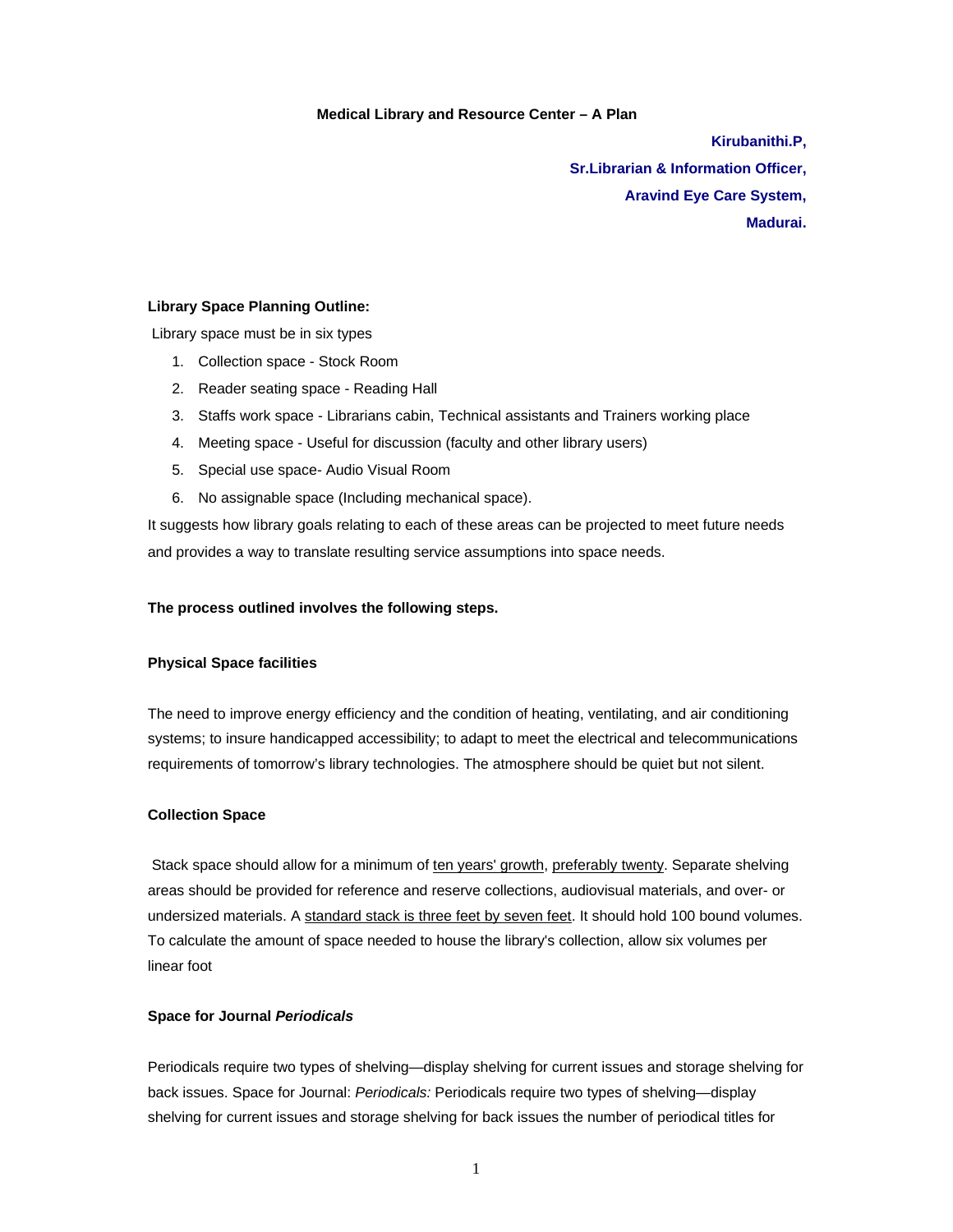which the library will retain back files, and estimate the number of years that will ordinarily be retained. The library may or may not retain back issues for its entire subscription list. Most of this material becomes available in digital form.

#### **Nonprint material**

For Nonprint material, planners should project those holdings 20 years hence using the methods described above. The amount of space necessary to house that collection can be estimated.

#### **Computer work stations**

The appropriate allocation for a patron computer work station depends on the type of use the library wishes to encourage there. A smaller allocation is appropriate where a shorter patron stay is preferred (at a catalog terminal, for example). A larger space allocation is appropriate where a patron is encouraged to spend longer periods at the computer. The actual space allocation, depending on the preferred use of the terminal, can range from a low of 25 to 30 square feet per terminal to 60 square feet or more.

#### **Objectives of the Library**

The library should reflect the teaching and research interests of the institution it serves. Create improved communication mechanisms to orient/educate the users regarding available informational resources and capabilities

Library should contain a full range of computing, communication, and instructional technology to provide its service population with the most complete and up-to-date knowledge-based information, including access to Vision Net, MEDLINE, and the other National Library of Medicine databases. Specifically, the library should include the following:

#### **Non-Book Materials:** (Resource Materials)

This is one of the good Resources in eye care. Unpublished materials (information) are called resource materials. These materials include brochure, pamphlets, annual and activity reports, and other collection like country profile, Institution profile, organization information, ophthalmic diseases and WHO publications. These materials are stored in a library separately and keep in the files or boxes. Also this kind of information is access and entering in the computer.

#### **BUDGET**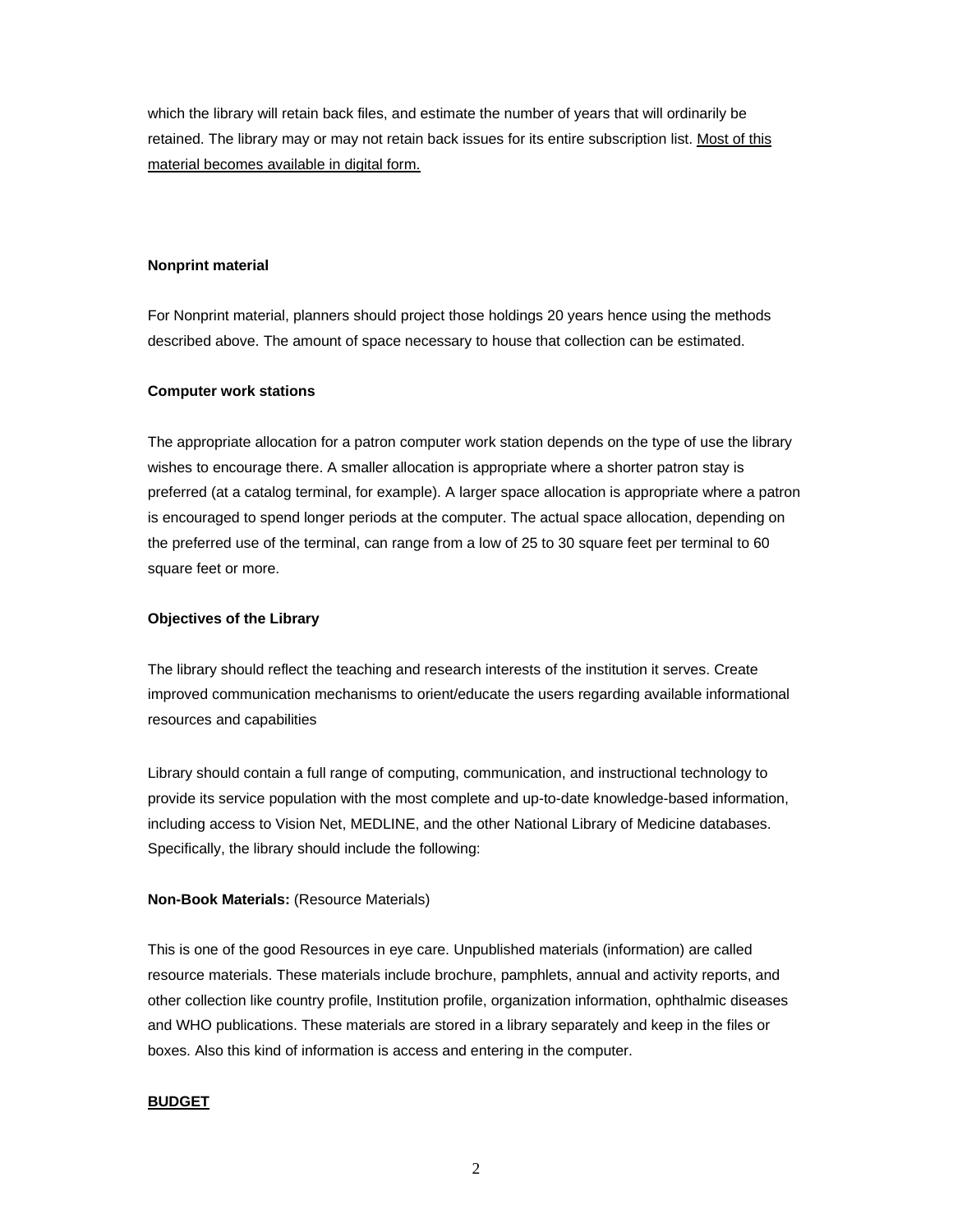Library's budget depends upon purchase of library documents including: Books Journals Audiovisual Electronic Materials Additional funding should be allocated for binding and miscellaneous

## **Book Selection**

## **How Books Are Selected**

Books are selected by top management people, faculty and librarians. Each academic department has a liaison who works with a librarian to decide which books should be purchased from that department's book budget. Purchasing decisions depend on a number of factors including anticipated use, cost, and local availability. In most cases, librarians recommend titles which the faculty liaison then evaluates for purchase.

## **Book Selection Tools:]**

Book Reviews Subject Lists Comprehensive Resources Publisher Sources Online Bookstores (Amazon.Com) National Bibliographies

### **Book Processing:**

The following steps need to make the books shelf-ready.

- Pagination
- Collation
- Barcodes
- Date labels
- Reference plates
- Accession stamps
- Class mark labels
- Category stickers and security number (triggers)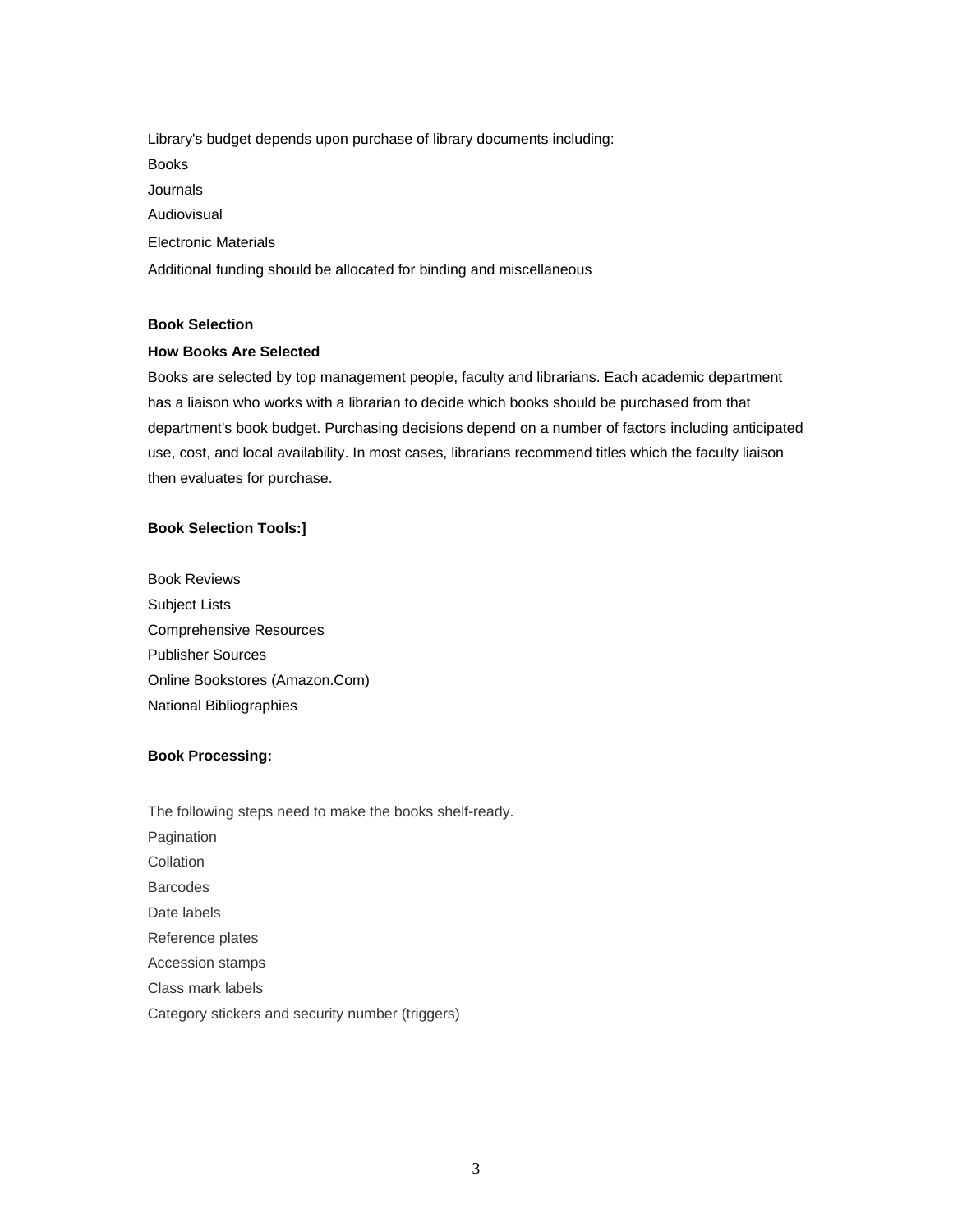# **Classification: Call No and Book No Call number**

The number placed on the spine of the book is a code which provides valuable information about the book. Each book in the library has a unique call number. A call number is like an address: it tells us where the book is located in the library.

**Library of Congress Classification for call numbers:** This system uses a combination of letters and numbers to arrange materials *by* subjects.

The first sections of the call number represent the subject of the book.

## **Book No represents the author's last name.**

## **CA Cutter Table for Book Number:**

The Dewey Cutter Program is a software program that automatically provides cutter numbers from the OCLC Four-Figure Cutter Tables (Cutter Four-Figure Table and Cutter-Sanborn Four-Figure Table) upon input of text. It works with Windows Millennium, 2000, and XP, and enhances your classification efficiency. (Note: If your library uses Windows 95, 98, or NT, the Dewey Cutter program should also work on your system; however, these versions are no longer supported by OCLC.) Download from **<http://www.oclc.org/dewey/support/program/>**

## **Duties and Responsibilities of the Librarian:**

- Provides reference service to user community
- Supervises users in the library and enforces library rules and regulations
- Selects print and non-print resources for the good library collection
- Supervises the acquisition of library resources and supplies
- Catalogs books and non-print materials
- Supervises the preparation and processing for circulation of books, periodicals, and media.
- Supervises the circulation and retrieval of library resources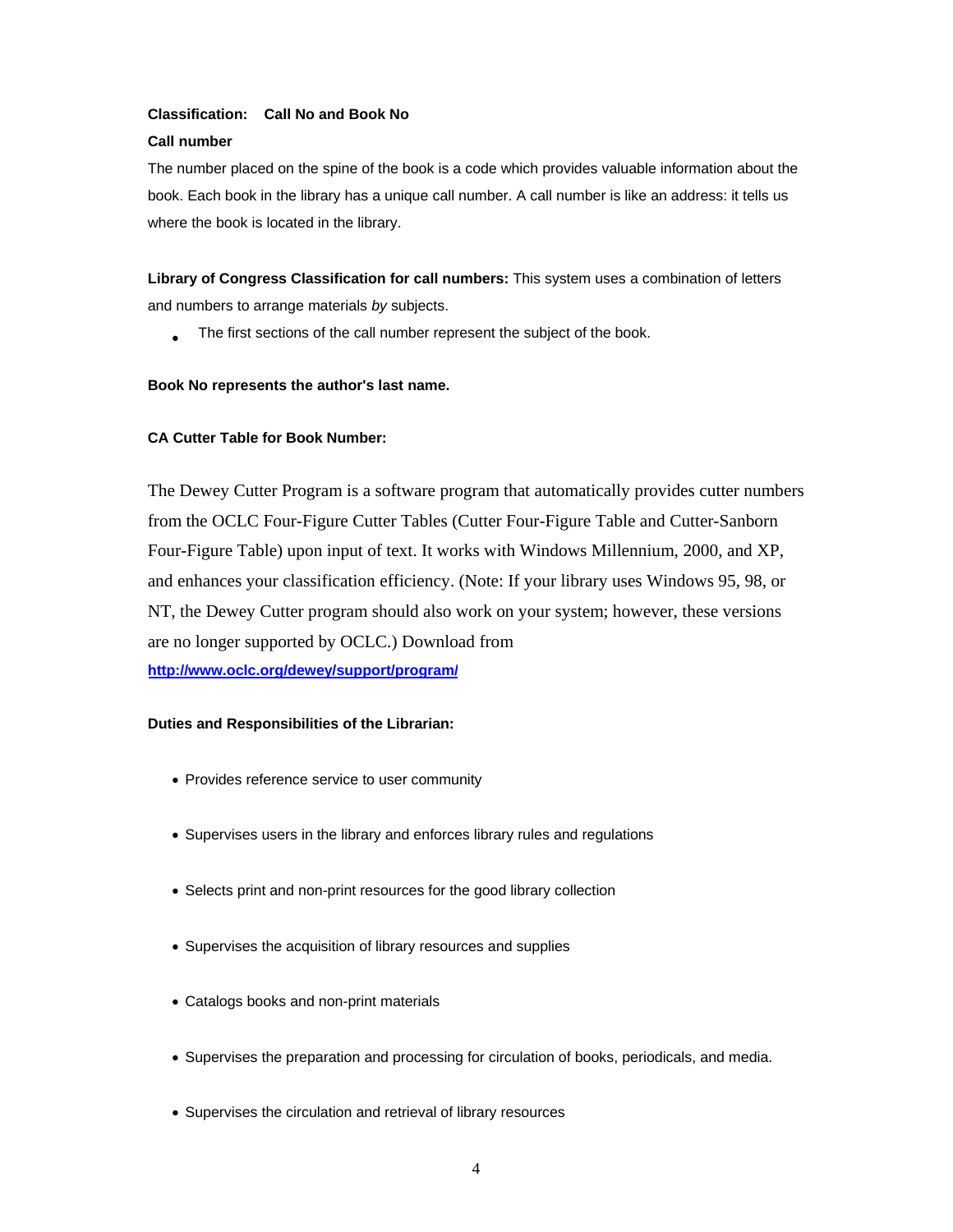- Provides instruction, both formal and informal, in the use of library resources and services
- Prepares book lists and lists of non-print materials.
- Prepares news articles, bulletins, displays, etc, to publicize and promote the library
- Assists in the preparation of reports on library activities and resources
- Directs and supervises the duties of library assistants, technicians, and student aides
- Develops and maintains good relations with other departments/schools of the college and with individual members of the faculty
- Demonstrates interest, tolerance, and fairness
- Maintains records and timely submits completed required reports, programmatic reviews, requests for technology/equipment, meeting minutes, and other related library reports
- Consults with the department/school chairperson and/or dean on matters pertaining to department/school issues/concerns
- Adheres to and enforces posted policies and procedures
- Gathers, provides data, and participates in program review and accreditation processes
- Remain current in technology
- Assists in the organization and meetings of advisory committees where applicable
- Attends assigned committee meetings, subject-field meetings, division/school meetings, and general faculty meetings.
- Observes proper channels of communications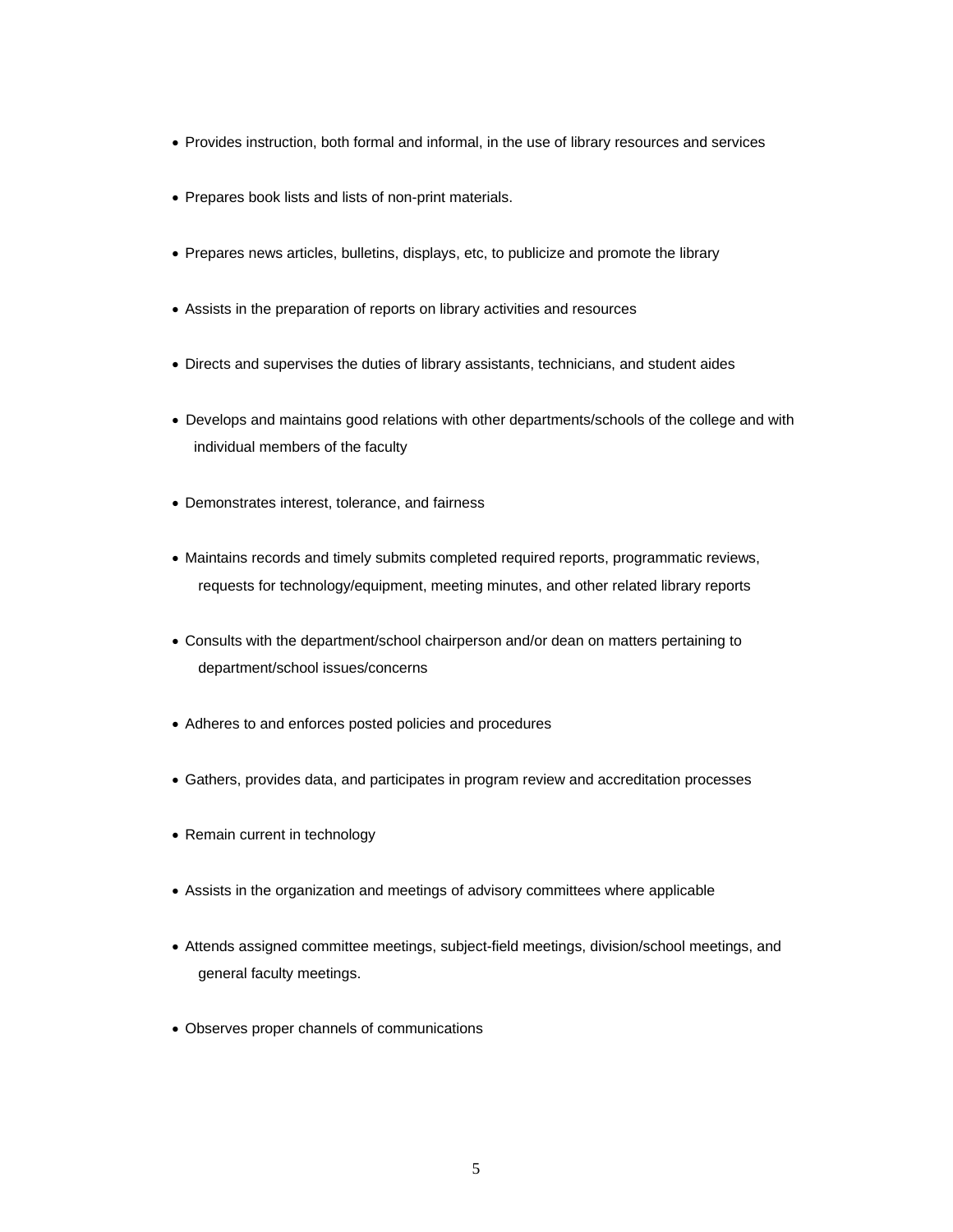#### <span id="page-5-0"></span>**Arrangement:**

## **Books and Journals**

Books are arranged according to classification Order.

**Books** are arranged by subject classmark using the Library of classification scheme : Most recent books are on shelves to Keep(1) New Arrival (2), Reference Books Stack Room Front Row(3) lesser used books keep in Next Row. (4) Paste subject index in Each Row

#### **Print Journal Arrangement**

**Journals** are arranged alphabetically by title:

**Recent bound volumes and current issues** Display in Large Reading Room (**older bound journals** are kept in the Journals Stack Room) Journals are arranged alphabetically by title. For a selected number of journals, the most recently received issue is shelved in the Current Reading Back Volumes Shelved in a word by word arrangement with the following exceptions: Omit "A," "An," and "The" as the first word in the journal title and each journal arranged in Chorological order Same procedures as follow as Video and other Electronic Media.

## **(Enclosures**/ **Kindly click the link)**

- 1. [Library of congress Classification Number Ophthalmology](#page-28-0)
- 2. [Basic Books List Needed in Ophthalmology Hospitals](#page-6-0)
- 3. [Journals list with Website Address.](#page-17-0)
- 4. [CD-ROMs](#page-20-0)
- 5. [Important Free Websites](#page-27-0)
- 6. [Free newsletters on eye care](#page-29-0)

### **Data Base:**

The primary database of library has designed with the help of library software (ISIS). This database holds information on all items in the library, like books, journal articles, thesis and reports, and other non-books.

The database gives the users complete bibliographic information on any book available in the library and resource center. It lists the journal holding of the library. Every single article in the journal is indexed into this database.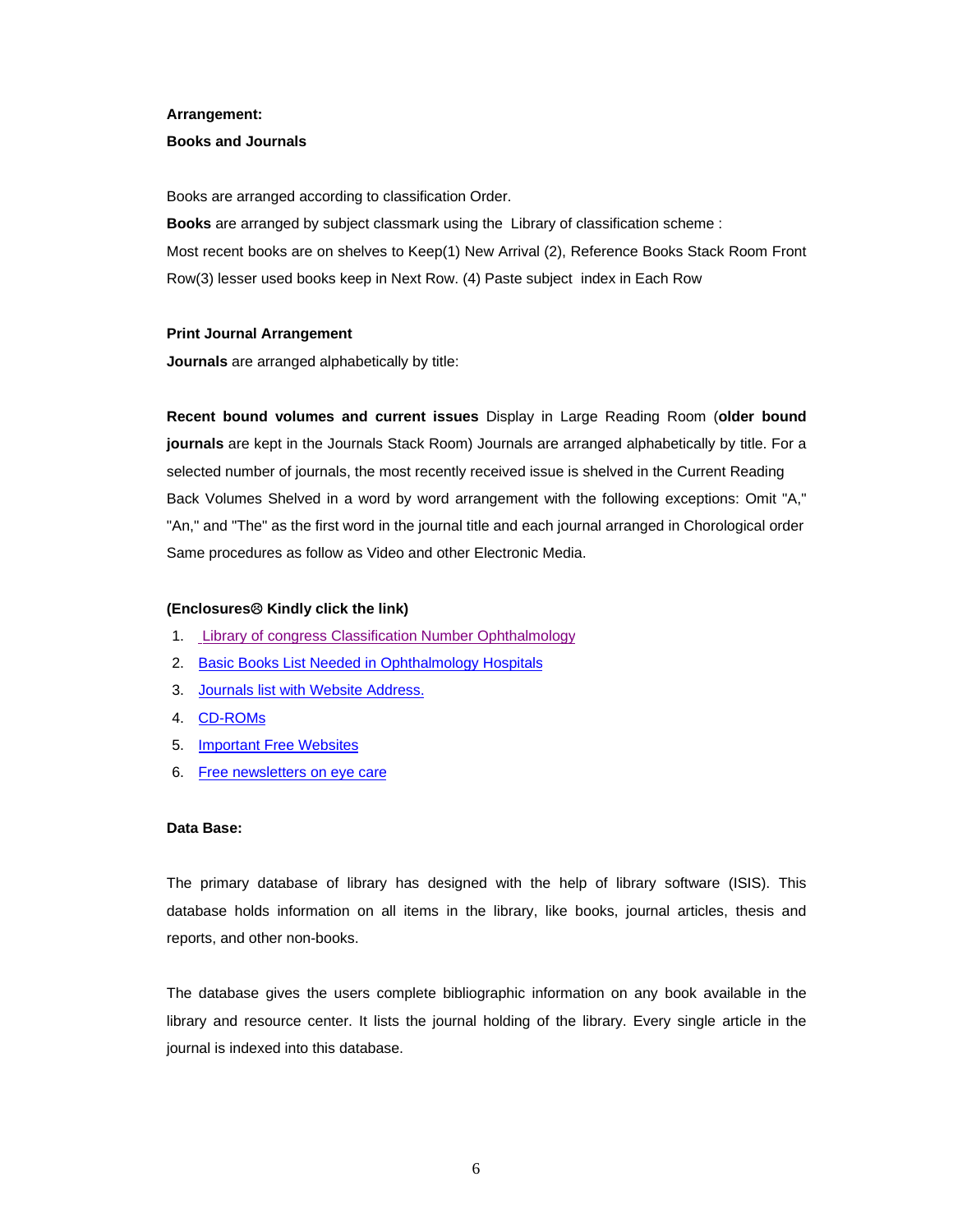<span id="page-6-0"></span>Users can access this database with an authors name or a title. In addition to this user has access to information with the help of subject headings or keywords.

## **ISIS:**

CDS/ISIS is a software developed by UNESCO and distributed free of cost to the developing countries. This is a menu-driven generalized information storage and retrieval system designed specifically for the computerized management of structured non-numerical databases. The biggest strength of this software is the retrieval component. There are many search strategies available and the retrieval is very fast compared to much professional software available round the world.

## **Digital focus:**

In order to access the library information through software, now we can have lot of information on both eye care and public health. In eye care most of the articles and information are available both print and electronically. Electronic information are store in a computer with systematic manner (classify) to easy access. Now days most of users are have system so if we have electronic information too easy to pass to others.

#### **In Future:**

Libraries are in future definitely going to digital form within 5 years. Currently each and every libraries are receiving the most of the information are electronically through CD, pdf, word, and excel format. So the librarian will start the work slowly to implement of digital form.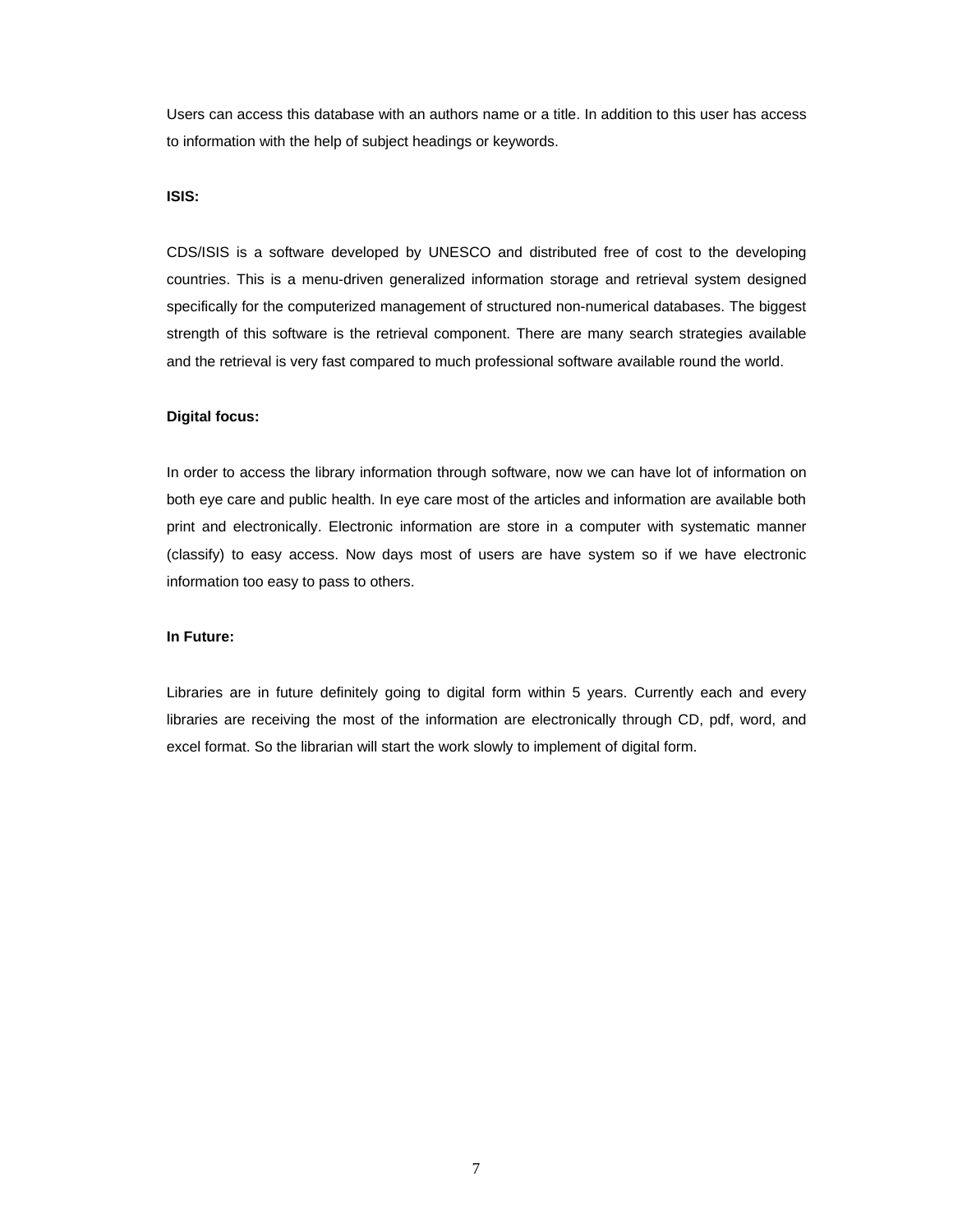# **[Ophthalmology Book List](#page-5-0)**

<span id="page-7-0"></span>

| <b>Title</b>                          | <b>Place &amp; Publisher</b> | Year of      | <b>Price</b> |
|---------------------------------------|------------------------------|--------------|--------------|
|                                       |                              | publications |              |
| <b>General Ophthalmology</b>          | AAO                          | 2005-2006    | 70,000       |
| <b>Basic and Clinical Science</b>     |                              |              |              |
| Course/ AAO/ 15 Volumes               |                              |              |              |
| Anatomy and Physiology of             | New Delhi: CBS Publishers    | 2005         | 750.00       |
| Eye/                                  |                              |              |              |
| Khurana, A K; Khurana, Indu           |                              |              |              |
| <b>ATLAS</b>                          | Mosby,                       | 2000         |              |
| Atlas of Clinical Ophthalmology       |                              |              | 10628.50     |
| Spalton, David J                      |                              |              |              |
| <b>Atlas Optical Coherence</b>        |                              |              | 1400.00      |
| Tomography of Macular                 |                              |              |              |
| Diseases/ Gupta, Vishali, jt          |                              |              |              |
| au                                    |                              |              |              |
| Clinical Ophthalmology: A test        | Butterworth Heinemann,       | 2002         | 1200.00      |
| <b>Yourself Atlas</b>                 |                              |              |              |
| Atlas on Clinical                     | New Delhi: Jaypee Brothers   |              | 29624.95     |
| Ophthalmology                         |                              |              |              |
| <b>CATARACT</b>                       | New York: Thieme             | 2002         |              |
| Complications in                      |                              |              |              |
| Phacoemulsification:                  |                              |              |              |
| avoidance, recognition, and           |                              |              |              |
| Management                            |                              |              |              |
| Manual of Small Incision              | New Delhi: CBS               |              | 895.00       |
| <b>Cataract Surgery</b>               |                              |              |              |
| Manual of Phaco Technique/            | New Delhi: CBS               | 2002         | 995.00       |
| Lal, Harbansh, jt au.; Sethi,         |                              |              |              |
| Anita                                 |                              |              |              |
| Phacoemulsification Principles        | <b>Slack</b>                 |              | 11303.00     |
| and Techniques/ Buratto,              |                              |              |              |
| Lucio, ed etal.                       |                              |              |              |
| Cataract Surgery: techniques,         | Saunders                     | 2004         | 10822.00     |
| complications, and                    |                              |              |              |
| management/ Ed.2                      |                              |              |              |
| <b>Manual Small Incision Cataract</b> | AEH,                         | 2004         | 1000.00      |
| Surgery: an alternative               |                              |              |              |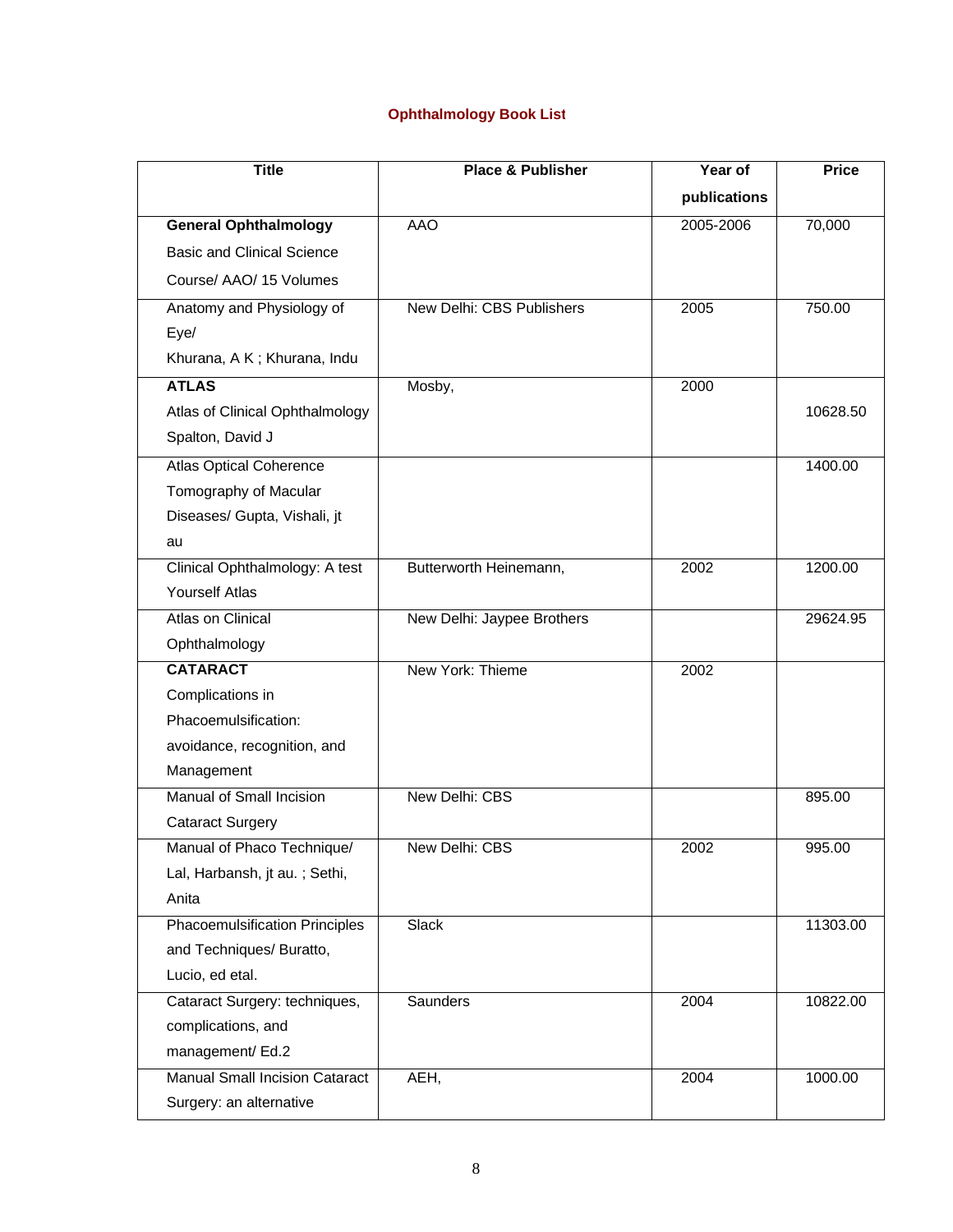| technique                       |                            |      |         |
|---------------------------------|----------------------------|------|---------|
| to instrumental                 |                            |      |         |
| phacoemulsification/ Natchiar,  |                            |      |         |
| G, ed. with 2CDs                |                            |      |         |
| Step by Step Phaco Tips and     | Vikas                      |      | 395.00  |
| Tricks: highlighting            |                            |      |         |
| Woodcutter's                    |                            |      |         |
| nucleus cracking                |                            |      |         |
| technique/Mahatme               |                            |      |         |
| Phocodynamics: masterining      | Slack,                     | 2005 | 7500.00 |
| the tools and techniques of     |                            |      |         |
| phacoemulsification surgery/    |                            |      |         |
| Ed. 4: Seibel, Barry S          |                            |      |         |
| <b>CLINICAL</b>                 | Butterworth-Heinemann      | 2000 | 2864.00 |
| <b>OPHTHALMOLOGY</b>            |                            |      |         |
| Clinical Ophthalmology: a       |                            |      |         |
| systemic approach / Kanski,     |                            |      |         |
| Jack J                          |                            |      |         |
| Eye: basic sciences in practice | <b>W B Saunders</b>        | 2002 | 4803.00 |
| / Forrester, John, et al        |                            |      |         |
| <b>Clinical Practice in</b>     | New Delhi: Jaypee Brothers | 2003 |         |
| Ophthalmology / Saxena,         |                            |      |         |
| Sandeep, ed.                    |                            |      |         |
| Clinical Ophthalmology: a       | Butterworth-Heinemann      | 2003 | 2400    |
| systematic approach/Ed. 5 /     |                            |      |         |
| Kanski, Jack J                  |                            |      |         |
|                                 |                            |      |         |
| Sankara Nethralaya Clinical     | Chennai:                   | 2005 | 1500    |
| Practice in Ophthalmology /     | Jaypee Brothers            |      |         |
| Badrinath, SS; Padmanathan,     |                            |      |         |
| Prema, Jt.ed.                   |                            |      |         |
| Basic Ophthalmology: for        | AAO,                       | 2005 | 2000.00 |
| medical students and primary    |                            |      |         |
| care                            |                            |      |         |
| Residents / Bradford, Cynthia   |                            |      |         |
| A                               |                            |      |         |
| <b>CORNEA</b>                   | Butterworth-Heinemann      | 2000 | 3132.00 |
| Companion Handbook to the       |                            |      |         |
| Cornea/ Ed. 3 Kaufman,          |                            |      |         |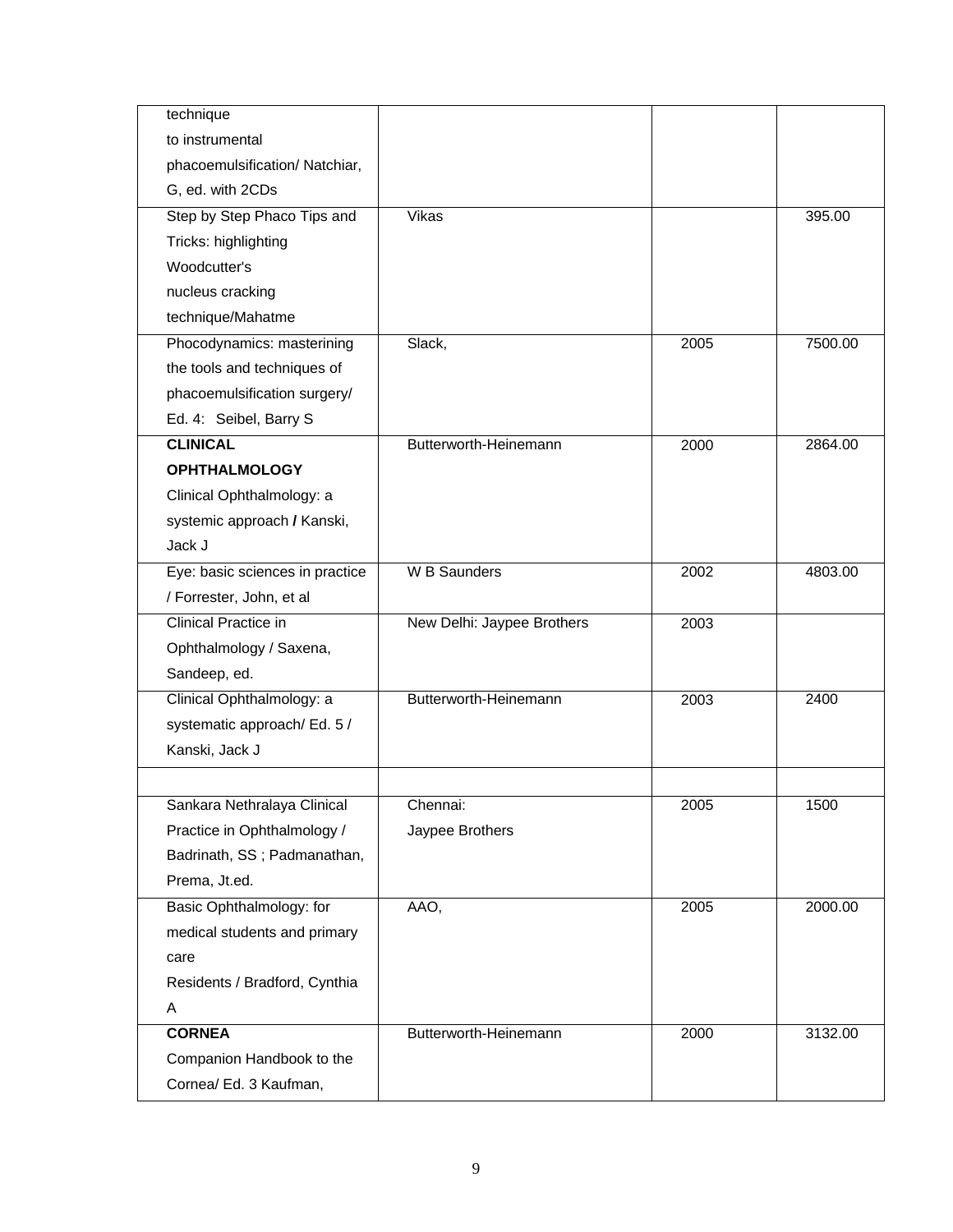| Herbert E, et al                   |                             |       |                |
|------------------------------------|-----------------------------|-------|----------------|
|                                    |                             |       |                |
| The Sclera and Systemic            | Butterworth-Heinemann       | 2004  | 7500.00        |
| Disorders/ Watson, Peter G, et     |                             |       |                |
| al.; Hazleman, BrianPavesio,       |                             |       |                |
| CarlosGreen, W                     |                             |       |                |
| Richard                            |                             |       |                |
| The Tear Film: structure,          | New Delhi: Elsevier         | 2004  | 2000           |
| function and clinical              |                             |       |                |
| examination/ Korb, Donald R,       |                             |       |                |
| et al.; Craig, JenniferDoughty,    |                             |       |                |
| <b>EXAMINATION &amp; DIAGNOSIS</b> | Zeiss                       | 2002  | 2000           |
| Essential Perimetry: the field     |                             |       |                |
| analyser primer/ Heijl, Anders;    |                             |       |                |
| Patella, Vincent Michael           |                             |       |                |
|                                    |                             |       |                |
| Ultrasound of the Eye and          | Mosby                       | 2002  | 6705.00        |
| Orbit/ Byrne, Sandra Frazier, jt   |                             |       |                |
| ed.; Green, Ronald L               |                             |       |                |
| Clour Atlas of Gonioscopy/         | San Francisco: AAO          | 2001  | 4000           |
| Alward, Wallace L M                |                             |       |                |
| Clinical Examination of the        | New Delhi: CBS              | 2003  | $\overline{2}$ |
| Eye/ Panda, Anita                  |                             |       |                |
| Atlas of Computerized              | Philadelphia: W B Saunders, | 2000  | 800            |
| Perimetry/ Weber, Med Jorg, jt     |                             |       |                |
| au.; Caprioli, Joseph              |                             |       |                |
|                                    |                             |       |                |
| Sankaranethralya Atlas of          | <b>New</b>                  | 2004. | 1595.00        |
| Fundus Fluorescein                 | Delhi: Jaypee Brothers,     |       |                |
| Angiography/ Shetty, Nitin S       |                             |       |                |
|                                    |                             |       |                |
| <b>Objectively Structured</b>      | New Delhi: Jaypee,          | 2005. | 495.00         |
| Clinical Examination - OSCE in     |                             |       |                |
| Ophthalmology/ Agarwal,            |                             |       |                |
| Amar                               |                             |       |                |
| <b>EYE DISEASES</b>                | Lippincott Williams         | 2000  | 3980.00        |
|                                    | and Wilkins,                |       |                |
| <b>Ophthalmology Review</b>        | / Ed. 2: Arnold,            |       |                |
| Manual/ Philadelphia: Chern,       |                             | 2003. |                |
| Kenneth C, jt ed.; Zegans,         |                             |       | 3100.00        |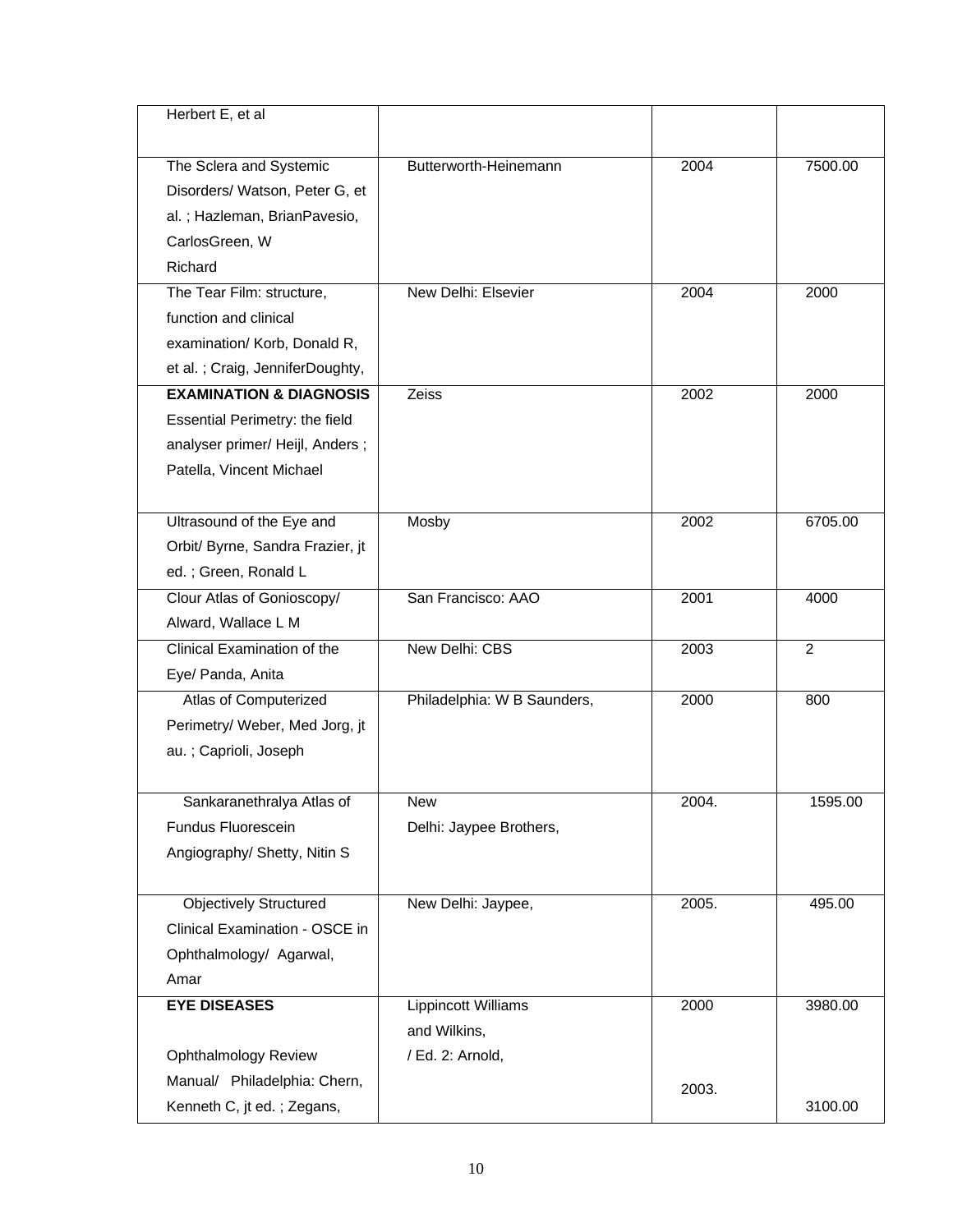| Michael E                         |                               |       |         |
|-----------------------------------|-------------------------------|-------|---------|
|                                   |                               |       |         |
| Epidemiology of Eye               |                               |       |         |
| Disease Johnson, Gordon J, et     |                               |       |         |
| al.                               |                               |       |         |
|                                   |                               |       |         |
| Parsons' Diseases of the          | Ed. 19: ButterworthHeinemann, | 2003. | 615Rs.  |
| Eye/ Sihota, Ramanjit, jt rev.;   |                               |       | 850.00  |
| Tandon, Radhika                   |                               |       |         |
|                                   |                               |       |         |
| <b>EYELIDS</b>                    | Oxford:                       | 2002  | 5900.00 |
| Colour Atlas of Lacrimal          | Butterworth-Heinemann         |       |         |
| Surgery/ Olver, Jane              |                               |       |         |
|                                   |                               |       |         |
| <b>GENERAL</b>                    | New York:                     | 2001  | 20000   |
| Harrison's Principles of Internal | McGraw-Hill                   |       |         |
| Medicine/ Braunwald, Eugene       |                               |       |         |
|                                   |                               |       |         |
| <b>GENERAL</b>                    | Jaypee Brothers,              | 2000  | 1800    |
| <b>OPHTHALMOLOGY</b>              |                               |       |         |
| Modern Ophthalmology/ Dutta,      |                               |       |         |
| $L C$ , ed $p.3v$                 |                               |       |         |
| Principles and Practice of        | W B Saunders                  | 2000  | 80000   |
| Ophthalmology/ Albert, Daniel     |                               |       |         |
| M, jt ed.; Jakobiec, Frederick    |                               |       |         |
| A, jt ed.                         |                               |       |         |
|                                   |                               |       |         |
| Essentials of Ophthalmology/      | New Delhi: Modern,            | 2001  | 275.00  |
| Sharma, Pradeep, ed.              |                               |       |         |
|                                   |                               |       |         |
| Modern Ophthalmology/ Ed. 3       | Jaypee Brothers               | 2005  | 833.00  |
| Dutta, L C, ed. p.3v.             |                               |       |         |
|                                   |                               |       |         |
| Basic Ophthalmology/ Jogi,        | Jaypee Brothers               | 2005  | 831.00  |
| Renu                              |                               |       |         |
| Ed. 3:                            |                               |       |         |
| <b>Essentials of</b>              | Kolkatta: Current Books       | 2005  | 200.00  |
| Ophthalmology/ Basak, Samar       | International                 |       |         |
| K                                 |                               |       |         |
| <b>GLAUCOMA</b>                   | Bern: Verlag                  | 2001  | 800.00  |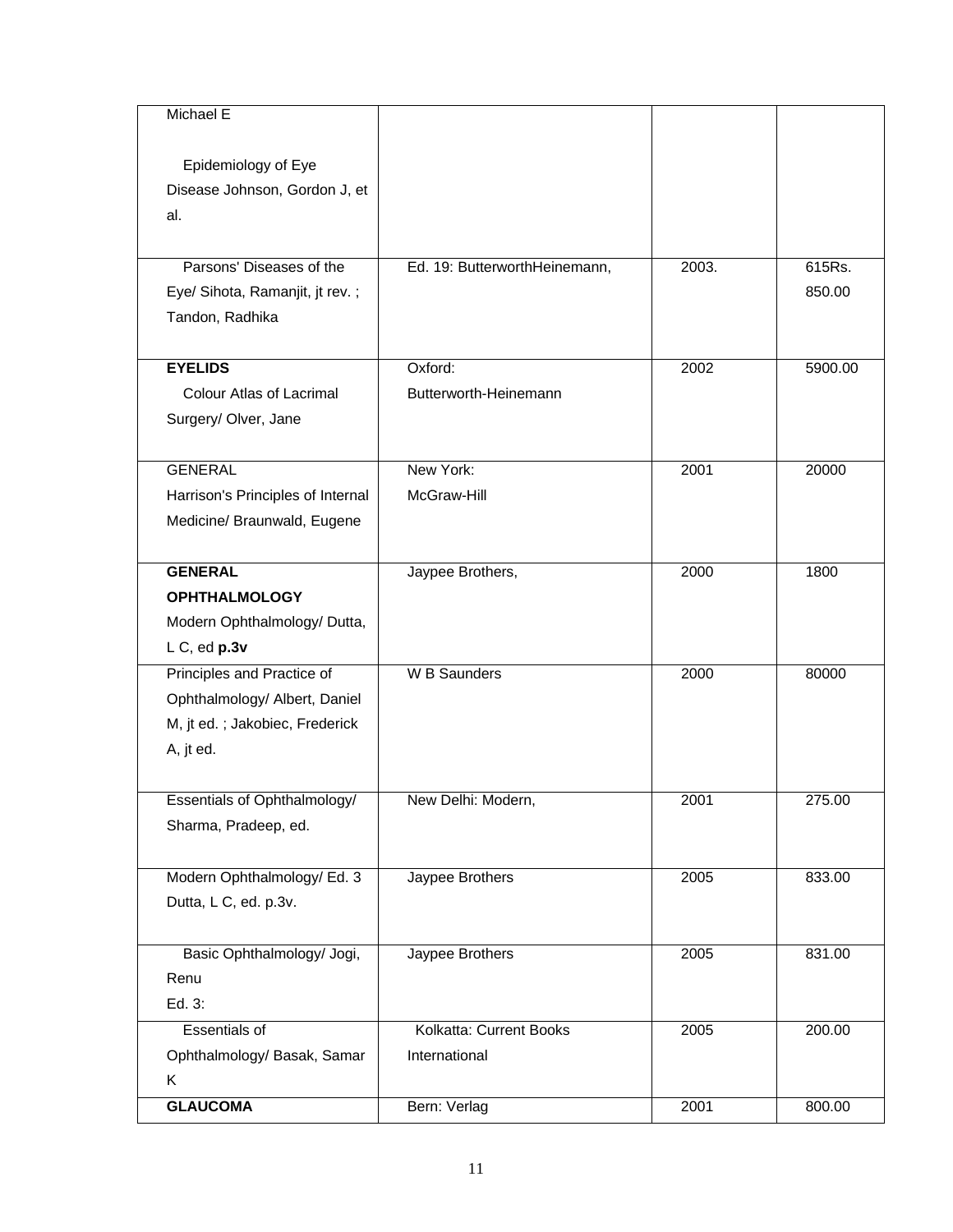| Glaucoma: a guide for patients,    | Hans Huber                  |      |         |
|------------------------------------|-----------------------------|------|---------|
| an introduction for                |                             |      |         |
| care-providers, a reference for    |                             |      |         |
| quick information/ Flammer,        |                             |      |         |
| Josef                              |                             |      |         |
| Classic Papers in                  | Netherland: Kugler          | 2000 | 5000.00 |
| Glaucoma/ Ritch, Robert, jt ed.    |                             |      |         |
| ; Caronia, Ronald M                |                             |      |         |
|                                    |                             |      |         |
| Shileds Textbook of                |                             |      |         |
| Glaucoma/ Ed. V Allingham, R       |                             | 2005 | 4000    |
| Rand; Damji, karim                 | : Jaypee Brothers,          |      |         |
| FFreesman, SharonMoroi,            |                             |      |         |
| Sayoko E                           |                             |      |         |
| Shafranov, GeorgeShields, M        |                             |      |         |
| Bruce.                             |                             |      |         |
| <b>INDUSTRIAL</b>                  | Butterworth-Heinemann,      | 2001 | 795.00  |
| <b>OPHTHALMOLOGY</b>               |                             |      |         |
| Work and the Eye/ Ed. 2:           |                             |      |         |
| North, Rachel V                    |                             |      |         |
|                                    |                             |      |         |
|                                    |                             |      |         |
| <b>MEDICAL EMERGENCIES</b>         | New Delhi: PEEPEE           | 2004 | 250.00  |
| Emeregency Medicine/               |                             |      |         |
| Chugh, SN; m                       |                             |      |         |
| <b>MEDICINE</b>                    | Jabalpur:                   | 2000 | 280.00  |
| Park's Textbook of                 | <b>Banarsidas Bhanot</b>    |      |         |
| <b>Preventive and Social</b>       |                             |      |         |
| Medicine/ Park, John Evertt;       |                             |      |         |
| Park, K                            |                             |      |         |
|                                    |                             |      |         |
| NEURO-OPHTHALMOLOGY                | New Delhi: Jaypee Brothers, | 2003 | 1500.00 |
| Atlas of Neuro-                    |                             |      |         |
| Ophthalmology/ Karna, Satya,       |                             |      |         |
| et al.                             |                             |      |         |
| Neuro-Ophthalmology/               | Madurai: AEH,               | 2003 | 300.00  |
| Natchiar, G, ed.                   |                             |      |         |
| <b>OCULAR MOTILITY</b>             | Mosby,                      | 2002 | 7099.00 |
| <b>DISORDERS</b>                   |                             |      |         |
| <b>Binocular Vision and Ocular</b> |                             |      |         |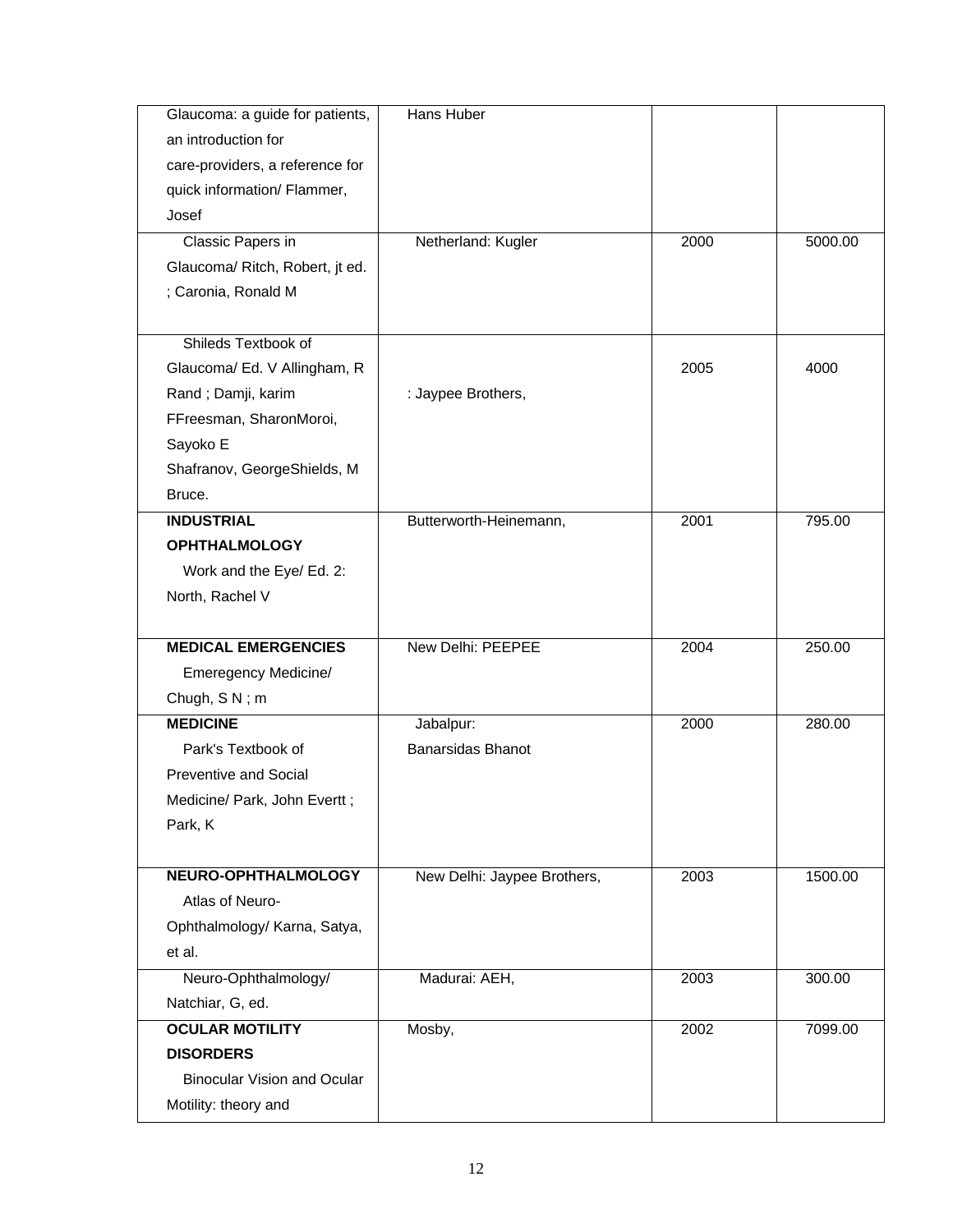| management of                     |                             |      |         |
|-----------------------------------|-----------------------------|------|---------|
| strabismus/ Ed. 6 Von             |                             |      |         |
| Noorden, Gunter K, jt au.;        |                             |      |         |
| Campos, Emilio C, jt au.          |                             |      |         |
|                                   |                             |      |         |
| Diagnosis and Management          | <b>Blackwell Science</b>    | 2001 | 8756.00 |
| of Ocular Motility Disorders/     |                             |      |         |
| Ed. 3 Ansons, Alec M, jt au.;     |                             |      |         |
| Davis, Helen, jt au.              |                             |      |         |
| Strabismus/ Ed. 4 Prieto-         | Butterworth-Heinemann,      | 2000 | 9950.00 |
| Diaz, Julio, jt au. ; Souza-Dias, |                             |      |         |
| Carlos                            |                             |      |         |
|                                   |                             |      |         |
| Theory and Practice of            | <b>New Delhi: CBS</b>       | 2003 | 650.00  |
| Squint and Orthoptics/            |                             |      |         |
| Khurana, A K                      |                             |      |         |
| Strabismus/ Datta, Himadri .      | New Delhi: Jaypee Brothers, | 2004 | 500     |
| p.161                             |                             |      |         |
| <b>Optics</b>                     | Kolkata: Optometric         | 2002 | 100.00  |
| Opticians Guide: a manual         | Association of India,       |      |         |
| for opticians/ Bhootra, Ajay      |                             |      |         |
| Kumar                             |                             |      |         |
| . p.96Rs.                         |                             |      |         |
|                                   |                             |      |         |
| <b>OTHERS</b>                     | : Lippincott                | 2001 | 1002.00 |
| Washington Manual of              | <b>Williams and Wilkins</b> |      |         |
| Medical rapeutics/ Ed. 30         |                             |      |         |
| Ayya, Shubhada N; Schaiff,        |                             |      |         |
| Robyn A                           |                             |      |         |
| Satoskar, Kale,                   | Popular Prakashan           | 2001 | 425.00  |
| Bhandarkar's Pharmacology         |                             |      |         |
| and                               |                             |      |         |
| Pharmacotherapeutics/ Ed. 17:     |                             |      |         |
| Satoskar, R S, jt au.;            |                             |      |         |
| Ainapure, S D, Ainapure, S S      |                             |      |         |
| Textbook of Microbiology/         | . Orient Longman            | 2003 | 375.00  |
| Ed. 6: Ananthanarayanan, R, jt    |                             |      |         |
| au.; Paniker, C K J, jt au.,      |                             |      |         |
| Paniker,                          |                             |      |         |
| Jayaram                           |                             |      |         |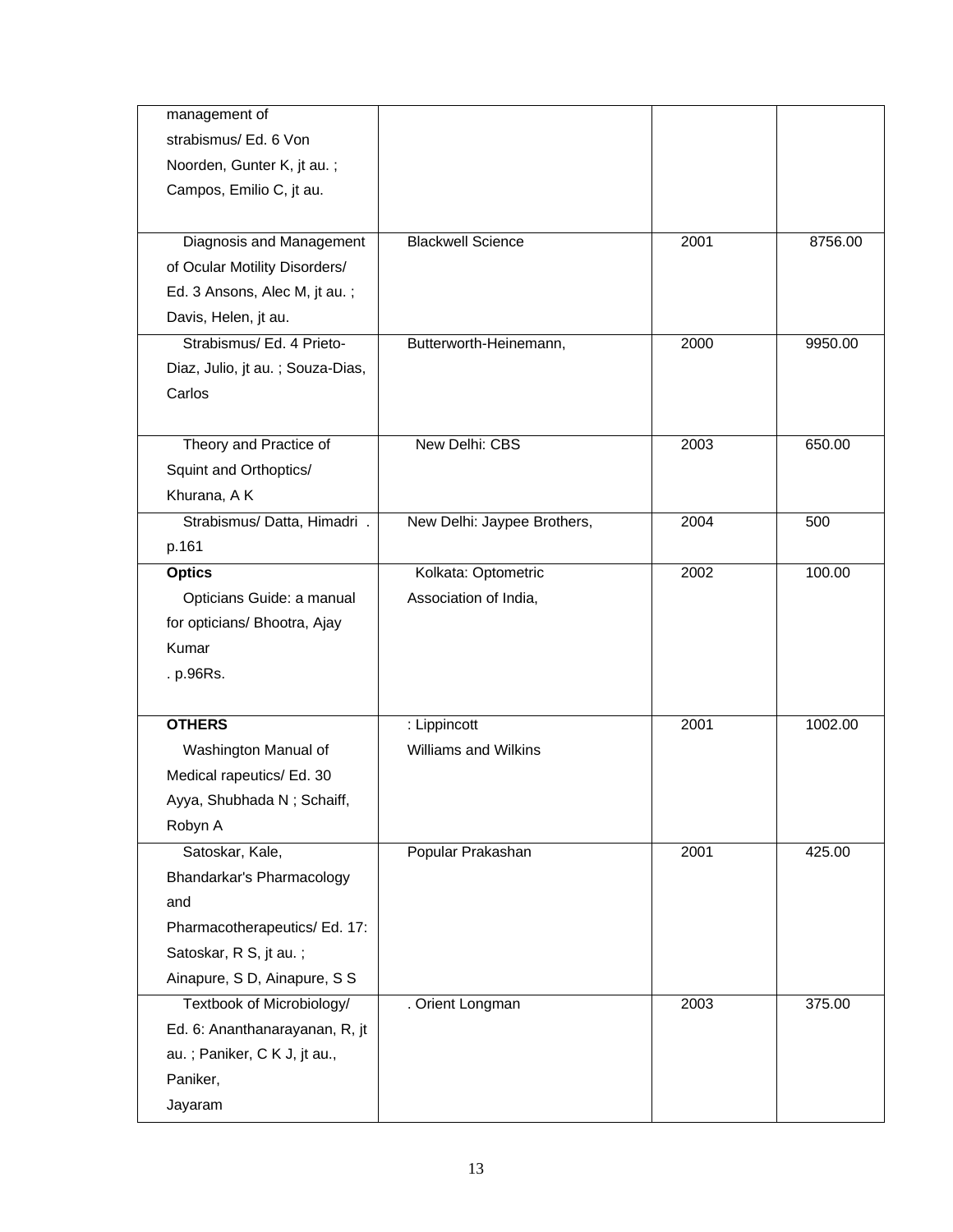| Principles and Practice of         |                                   |      |           |
|------------------------------------|-----------------------------------|------|-----------|
| Clinical Research/ Gallin, John    | Amsterdam:                        | 2002 | 4500.00   |
| I                                  | Academic Press,                   |      |           |
| <b>PEDIATRIC</b>                   | Springer                          | 2003 | 13968.90  |
| <b>OPHTHALMOLOGY</b>               |                                   |      |           |
| Pediatric Ophthalmology            |                                   |      |           |
| and Strabismus/ Ed. 2: Wright,     |                                   |      |           |
| Kenneth W, jt ed.; Spiegel,        |                                   |      |           |
| Peter H, jt ed.                    |                                   |      |           |
|                                    |                                   |      |           |
| Pediatric Retina/ Hartnett,        | Philadelphia: Lippincott Williams | 2005 | 11,379.00 |
| Mary Elizabeth, Ed.                | and                               |      |           |
|                                    | Wilkins,                          |      |           |
| Paediatric Ophthalmology           | Elsevier,                         | 2005 | 20418.00  |
| and Strabismus/ Ed. 3: Taylor,     |                                   |      |           |
| David, ed.; Hoyt, Creig S,         |                                   |      |           |
| Jt.ed.                             |                                   |      |           |
| <b>Pediatrics</b>                  | O.P Ghai,                         | 2005 | 450       |
| <b>Ghai Essential Pediatrics/</b>  |                                   |      |           |
| Ed. VI Rev. Ghai, O P; Gupta,      |                                   |      |           |
| Phush, paul, VK                    |                                   |      |           |
| PHARMACOLOGY AND                   | . Philadelphia:                   | 2004 | 4000      |
| <b>THERAPEUTICS</b>                | Lippincott Williams & Wilkins,    |      |           |
| Photodynamic Therapy of            |                                   |      |           |
| Ocular Diseases/ Gragoudas,        |                                   |      |           |
| Evangelos S, jt ed.; Miller, jt    |                                   |      |           |
| ed., Zografos, Leonidas,           |                                   |      |           |
|                                    |                                   |      |           |
| <b>PLASTIC SURGERY</b>             | . New                             | 2002 | 12925.00  |
| <b>Ophthalmic Plastic Surgery:</b> | York: MeGraw-Hill,                |      |           |
| decision making and                |                                   |      |           |
| techniques/ Rocca, Robert C, jt    |                                   |      |           |
| ed.; Bedrossian jr., Edward H,     |                                   |      |           |
| jt ed., Arthurs,                   |                                   |      |           |
| Bryan P, jt ed. p.xv, 306Rs.       |                                   |      |           |
| 12925.00                           |                                   |      |           |
| Manual of Oculoplastic             | Butterworth-Heinemann,            | 2003 | 4329.00   |
| Surgery/ Ed. 3: Levine, Mark       |                                   |      |           |
| R, ed.                             |                                   |      |           |
| <b>REFRACTION AND EYE</b>          | Thorofare: Slack,                 | 2000 | 1089.00   |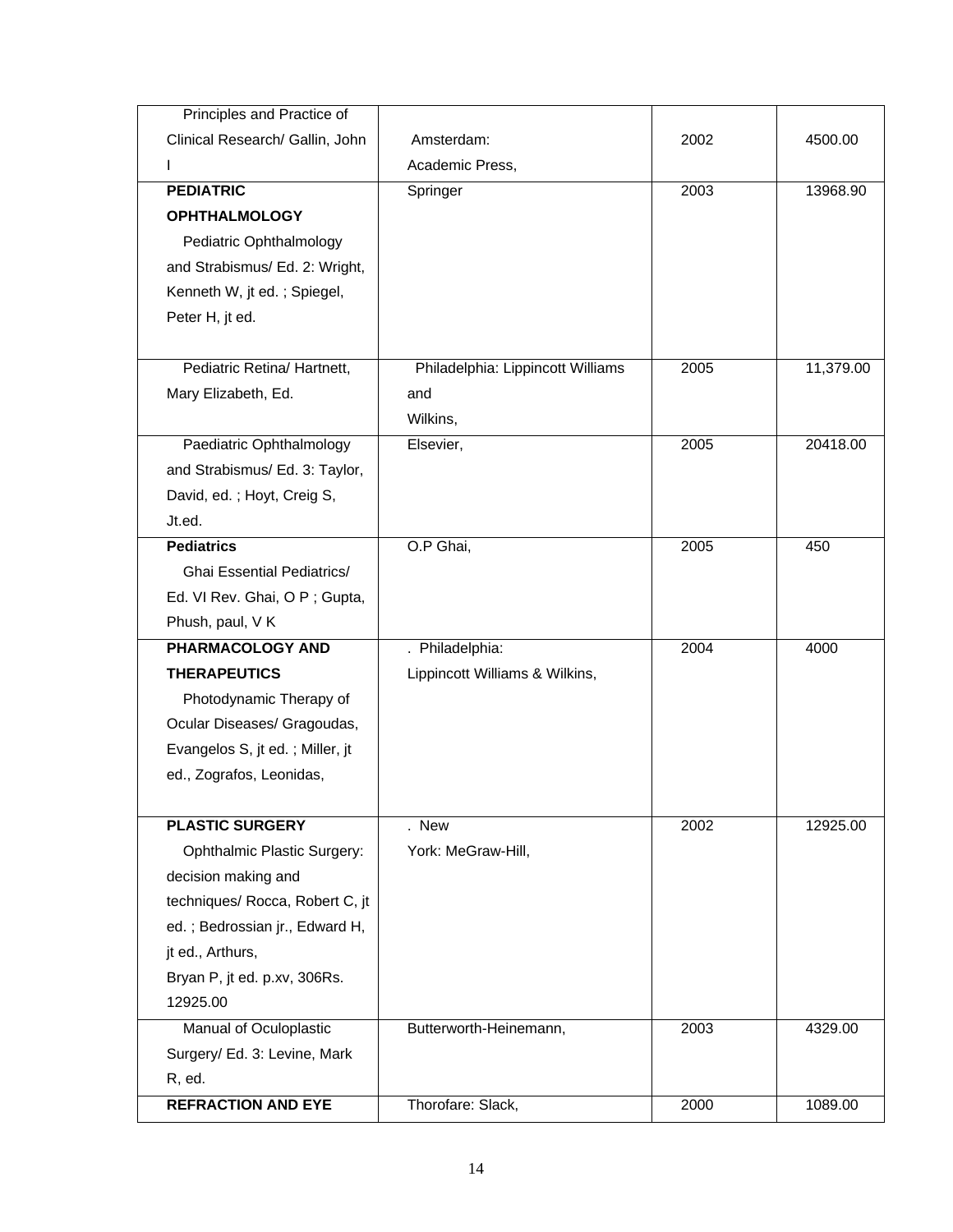| <b>GLASSES</b>                   |                                   |      |         |
|----------------------------------|-----------------------------------|------|---------|
| Frames and Lenses/               |                                   |      |         |
| Carlton, Jenean                  |                                   |      |         |
| <b>RETINA</b>                    | Butterworth-Heinemann             | 2000 | 4000    |
| Schepens' Retinal                |                                   |      |         |
| Detachment and Allied            |                                   |      |         |
| Diseases/ Ed. 2: Schepens,       |                                   |      |         |
| Charles L; Hartnett, Mary        |                                   |      |         |
| Elizabeth, Hirose, Tatsuo        |                                   |      |         |
| Diabetes and Ocular              | San Francisco: AAO,               | 2000 | 2400.00 |
| Disease: past, present, and      |                                   |      |         |
| future therapies/ Flynn Jr.,     |                                   |      |         |
| Harry W, jt ed.; Smiddy,         |                                   |      |         |
| William E                        |                                   |      |         |
| Retina/ Ed. 3: Ryan,             | Mosby                             | 2001 | 6386    |
| Stephen J, jt ed.; Wilkinson, C  |                                   |      |         |
| P                                |                                   |      |         |
| ,. p.3v                          |                                   |      |         |
| Vitreous Microsurgery/           | Lippincott Williams and Wilkins   | 2002 | 6630    |
| Charles, Steve; Katz, Adam,      |                                   |      |         |
| Wood, Byron Ed. 3                |                                   |      |         |
| Macular Surgery/ Quiroz-         | Philadelphia: Lippincott Williams | 2000 | 7605    |
| Mercado, Hugo, et al.            | and Wilkins,                      |      |         |
|                                  |                                   |      |         |
| Vitreoretinal Surgery:           | New Delhi:                        | 2003 | 1500    |
| principles and techniques/       | <b>CBS</b>                        |      |         |
| Pattnaik, Nabin Kumar,           |                                   |      |         |
| Clinical Pathways in             | New York: Thieme                  | 2003 | 7600.00 |
| Vitreoretinal Disease/ Steidl,   |                                   |      |         |
| Scott M, jt ed.; Hartnett, Mary  |                                   |      |         |
| Elizabeth                        |                                   |      |         |
| <b>Posterior Segment</b>         | New Delhi: Jaypee Brothers        | 2005 | 1595.00 |
| <b>Complications of Cataract</b> |                                   |      |         |
| Surgery: prevention,             |                                   |      |         |
| early recognition and            |                                   |      |         |
| management/ Nagpal, P N, jt      |                                   |      |         |
| ed.; Nagpal, Kamal, jt ed.,      |                                   |      |         |
| Nagpal, Manish, jt               |                                   |      |         |
| <b>CSR: Idiopathic Central</b>   | New Delhi:                        | 2005 | 495.00  |
| Serous Chorioretinopathy/        | Jaypee Brothers                   |      |         |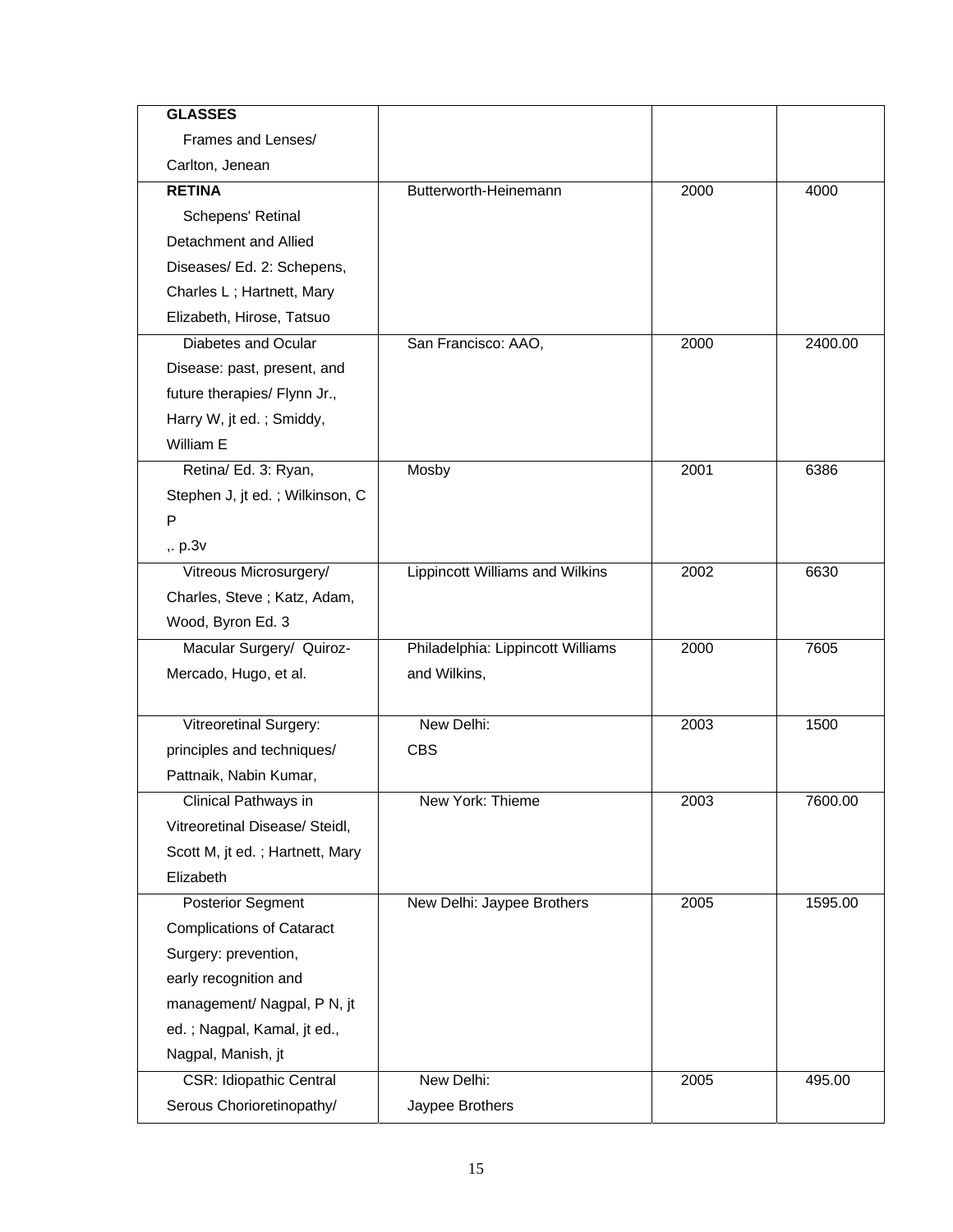| Nagpal, Pran N<br>Retinal Vascular Disorders/<br>Delhi: Academa Publishers<br>2005<br>300.00<br>Chandramohan, K; Shukla,<br>Dhananjay, Kim, R<br>Medical Retina/ Holz, Frank<br>Berlin: Springer<br>2005<br>5729.40<br>G, jt ed.; Spaide, Richard F, jt<br><b>SURGERY</b><br>New Delhi: Jaypee<br>2000<br>350.00<br><b>Brothers</b><br>Lasers in Ophthalmology: a<br>practical guide/ Kumar, Atul jt<br>au.; Kumar, Harsh, Dada,<br>Tanuj<br>Oxford: Butterworth-Heinemann<br>Ophthalmic Lasers/<br>2003<br>2120.00<br>Wormington, Charles M<br>Stallard's Eye Surgery/<br>Oxford: Wright,<br>2001<br>995<br>Roper-Hall, M J<br><b>UVEA</b><br>Philadelphia: W B Saunders,<br>2002<br>9886.00<br>Diagnosis and Treatment of<br>Uveitis/ Foster, C Stephen, jt<br>au.; Vitale, Albert T<br>Chennai:<br>2005<br>1595<br>Sankara Nethralaya's Atlas<br>of uveitis and Scleritis/<br>Jaypee Brothers<br>Ganesh, Sudha K; Agarwal,<br>MamtaGeorge, Amala |
|-----------------------------------------------------------------------------------------------------------------------------------------------------------------------------------------------------------------------------------------------------------------------------------------------------------------------------------------------------------------------------------------------------------------------------------------------------------------------------------------------------------------------------------------------------------------------------------------------------------------------------------------------------------------------------------------------------------------------------------------------------------------------------------------------------------------------------------------------------------------------------------------------------------------------------------------------------|
|                                                                                                                                                                                                                                                                                                                                                                                                                                                                                                                                                                                                                                                                                                                                                                                                                                                                                                                                                     |
|                                                                                                                                                                                                                                                                                                                                                                                                                                                                                                                                                                                                                                                                                                                                                                                                                                                                                                                                                     |
|                                                                                                                                                                                                                                                                                                                                                                                                                                                                                                                                                                                                                                                                                                                                                                                                                                                                                                                                                     |
|                                                                                                                                                                                                                                                                                                                                                                                                                                                                                                                                                                                                                                                                                                                                                                                                                                                                                                                                                     |
|                                                                                                                                                                                                                                                                                                                                                                                                                                                                                                                                                                                                                                                                                                                                                                                                                                                                                                                                                     |
|                                                                                                                                                                                                                                                                                                                                                                                                                                                                                                                                                                                                                                                                                                                                                                                                                                                                                                                                                     |
|                                                                                                                                                                                                                                                                                                                                                                                                                                                                                                                                                                                                                                                                                                                                                                                                                                                                                                                                                     |
|                                                                                                                                                                                                                                                                                                                                                                                                                                                                                                                                                                                                                                                                                                                                                                                                                                                                                                                                                     |
|                                                                                                                                                                                                                                                                                                                                                                                                                                                                                                                                                                                                                                                                                                                                                                                                                                                                                                                                                     |
|                                                                                                                                                                                                                                                                                                                                                                                                                                                                                                                                                                                                                                                                                                                                                                                                                                                                                                                                                     |
|                                                                                                                                                                                                                                                                                                                                                                                                                                                                                                                                                                                                                                                                                                                                                                                                                                                                                                                                                     |
|                                                                                                                                                                                                                                                                                                                                                                                                                                                                                                                                                                                                                                                                                                                                                                                                                                                                                                                                                     |
|                                                                                                                                                                                                                                                                                                                                                                                                                                                                                                                                                                                                                                                                                                                                                                                                                                                                                                                                                     |
|                                                                                                                                                                                                                                                                                                                                                                                                                                                                                                                                                                                                                                                                                                                                                                                                                                                                                                                                                     |
|                                                                                                                                                                                                                                                                                                                                                                                                                                                                                                                                                                                                                                                                                                                                                                                                                                                                                                                                                     |
|                                                                                                                                                                                                                                                                                                                                                                                                                                                                                                                                                                                                                                                                                                                                                                                                                                                                                                                                                     |
|                                                                                                                                                                                                                                                                                                                                                                                                                                                                                                                                                                                                                                                                                                                                                                                                                                                                                                                                                     |
|                                                                                                                                                                                                                                                                                                                                                                                                                                                                                                                                                                                                                                                                                                                                                                                                                                                                                                                                                     |
|                                                                                                                                                                                                                                                                                                                                                                                                                                                                                                                                                                                                                                                                                                                                                                                                                                                                                                                                                     |
|                                                                                                                                                                                                                                                                                                                                                                                                                                                                                                                                                                                                                                                                                                                                                                                                                                                                                                                                                     |
|                                                                                                                                                                                                                                                                                                                                                                                                                                                                                                                                                                                                                                                                                                                                                                                                                                                                                                                                                     |
|                                                                                                                                                                                                                                                                                                                                                                                                                                                                                                                                                                                                                                                                                                                                                                                                                                                                                                                                                     |
|                                                                                                                                                                                                                                                                                                                                                                                                                                                                                                                                                                                                                                                                                                                                                                                                                                                                                                                                                     |
|                                                                                                                                                                                                                                                                                                                                                                                                                                                                                                                                                                                                                                                                                                                                                                                                                                                                                                                                                     |
| EBiswas, Jyotirmoy                                                                                                                                                                                                                                                                                                                                                                                                                                                                                                                                                                                                                                                                                                                                                                                                                                                                                                                                  |
|                                                                                                                                                                                                                                                                                                                                                                                                                                                                                                                                                                                                                                                                                                                                                                                                                                                                                                                                                     |
| <b>VISION DISORDERS</b><br>2000<br>2000<br>Oxford: Oxford                                                                                                                                                                                                                                                                                                                                                                                                                                                                                                                                                                                                                                                                                                                                                                                                                                                                                           |
| Lighthouse Handbook on<br>University Press,                                                                                                                                                                                                                                                                                                                                                                                                                                                                                                                                                                                                                                                                                                                                                                                                                                                                                                         |
| Vision Impairment and                                                                                                                                                                                                                                                                                                                                                                                                                                                                                                                                                                                                                                                                                                                                                                                                                                                                                                                               |
| VisionRehabilitation - Vol. 1                                                                                                                                                                                                                                                                                                                                                                                                                                                                                                                                                                                                                                                                                                                                                                                                                                                                                                                       |
| Vision Impairment/ Silverstone,                                                                                                                                                                                                                                                                                                                                                                                                                                                                                                                                                                                                                                                                                                                                                                                                                                                                                                                     |
| Barbara, ed.                                                                                                                                                                                                                                                                                                                                                                                                                                                                                                                                                                                                                                                                                                                                                                                                                                                                                                                                        |
|                                                                                                                                                                                                                                                                                                                                                                                                                                                                                                                                                                                                                                                                                                                                                                                                                                                                                                                                                     |
| New Look at Low Vision<br>New York: Lighthouse<br>2000<br>2450.00                                                                                                                                                                                                                                                                                                                                                                                                                                                                                                                                                                                                                                                                                                                                                                                                                                                                                   |
| International<br>Care: the lighthouse                                                                                                                                                                                                                                                                                                                                                                                                                                                                                                                                                                                                                                                                                                                                                                                                                                                                                                               |
| ophthalmologyresident training                                                                                                                                                                                                                                                                                                                                                                                                                                                                                                                                                                                                                                                                                                                                                                                                                                                                                                                      |
| manual/ Faye, Eleanor E, et al.                                                                                                                                                                                                                                                                                                                                                                                                                                                                                                                                                                                                                                                                                                                                                                                                                                                                                                                     |
| Vision Rehabilitation:<br>Lisse: Swets and Zeitlinger<br>10000<br>2000                                                                                                                                                                                                                                                                                                                                                                                                                                                                                                                                                                                                                                                                                                                                                                                                                                                                              |
| assessment, intervention and                                                                                                                                                                                                                                                                                                                                                                                                                                                                                                                                                                                                                                                                                                                                                                                                                                                                                                                        |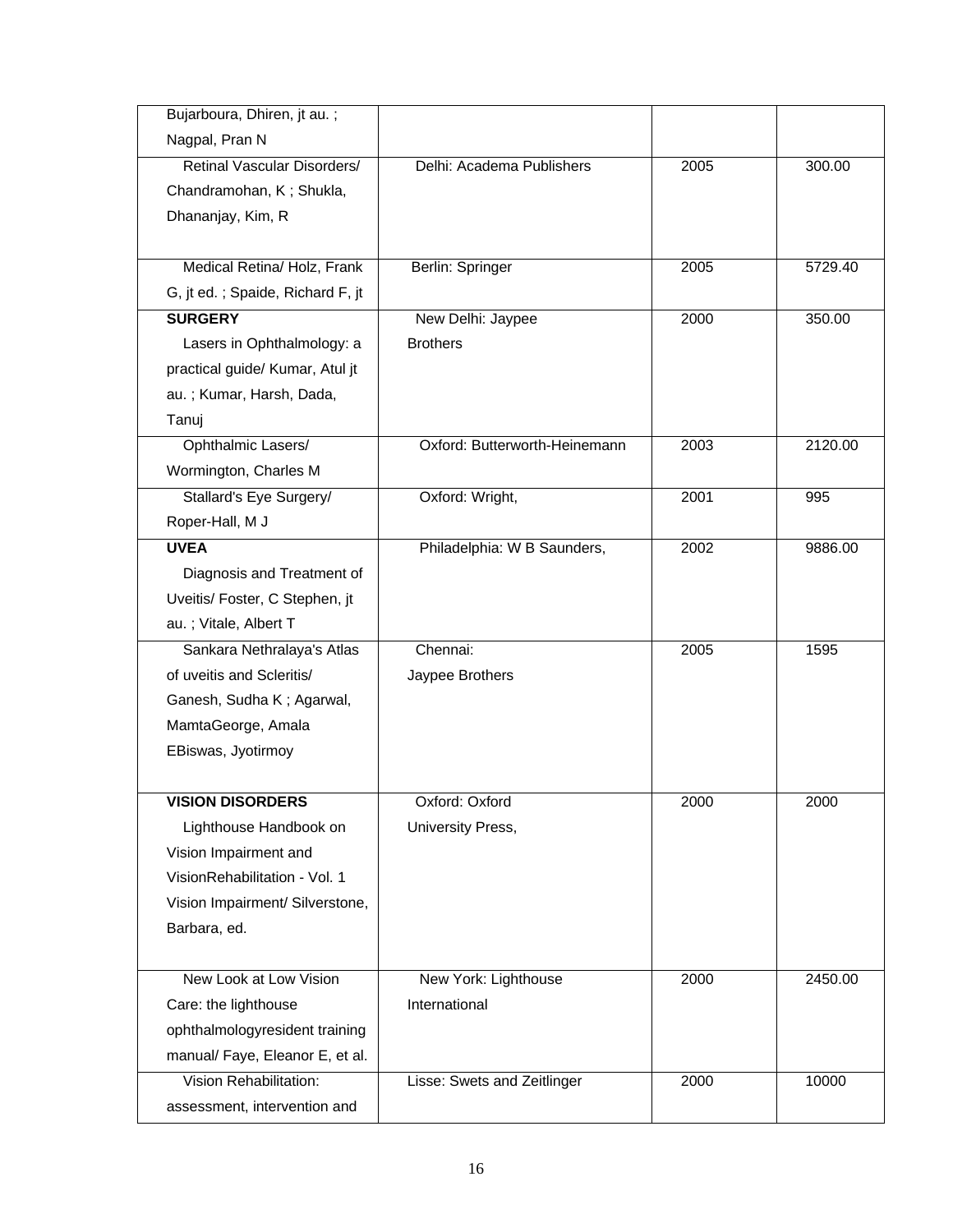| outcomes/ Stuen, Cynthia, ed. |  |         |
|-------------------------------|--|---------|
| et al.                        |  |         |
| Total                         |  | RS.     |
|                               |  | 493,706 |

 **(**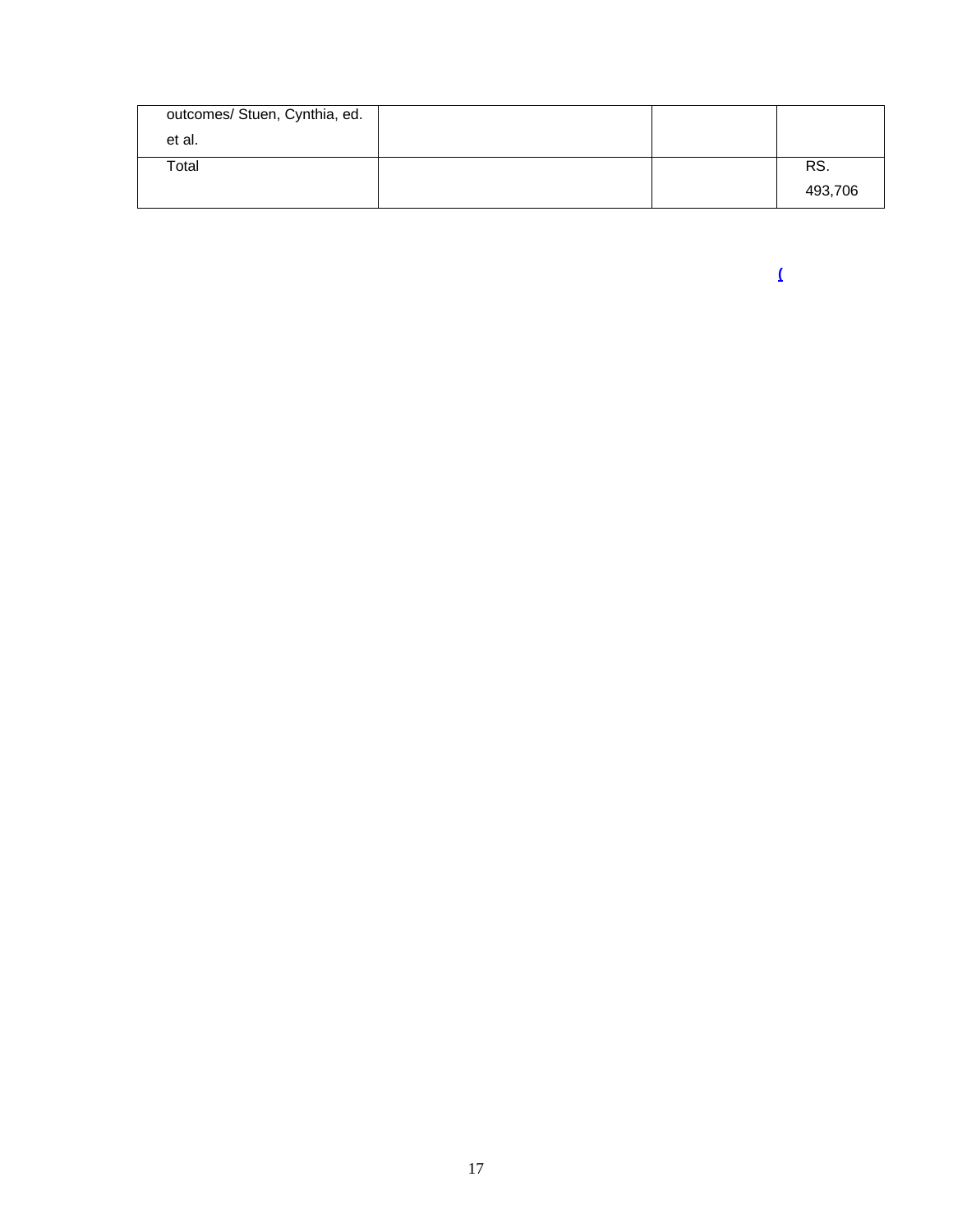#### <span id="page-17-0"></span>**[Ophthalmology Journals with Websites:](#page-5-0)**

#### Administrative Eyecare - <http://www.ascrs.org/publications/ao/aeindex.html>

Quarterly publication for professionals in ophthalmic practice management, provides focused, up-todate information on such topics as efficiency, marketing strategies, skill development, legal concerns, personnel issues, and legislative changes.

#### American Journal of Ophthalmology - <http://www.ajo.com/>

Monthly peer reviewed scientific publication for ophthalmologists.

American Orthoptic Journal -<http://www.aoj.org/> Forum for amblyopia and strabismus.

#### Archives of Ophthalmology - <http://archopht.ama-assn.org/issues/current/toc.html>

Journal of the American Medical Association.

#### British Journal of Ophthalmolgy -<http://www.bjophthalmol.com/>

Full text online monthly edition and email content updates.

#### Clinical and Experimental Ophthalmology - http://www.blackwell-

#### [science.com/products/journals/xanjo.htm](http://www.blackwell-science)

Official journal of the Royal Australian College of Ophthalmology and the Ophthalmological Society of New Zealand. Formerly known as the Australian and New Zealand Journal of Ophthalmology.

#### Cornea -<http://www.corneajrnl.com/>

Deals with cornea and ocular surface disorders.

#### Current Eye Research -

<http://www.szp.swets.nl/szp/frameset.htm?url=%2Fszp%2Fjournals%2Fce.htm> Publishes articles encompassing all the areas of eye research.

#### Current Opinion in Ophthalmology - <http://www.co-ophthalmology.com>

Website provides access to full-text content, online-only content, features and services, author submission materials and title-specific information. An LWWonline partner.

#### Experimental Eye Research - <http://www.academicpress.com/eer>

Journal from Academic Press.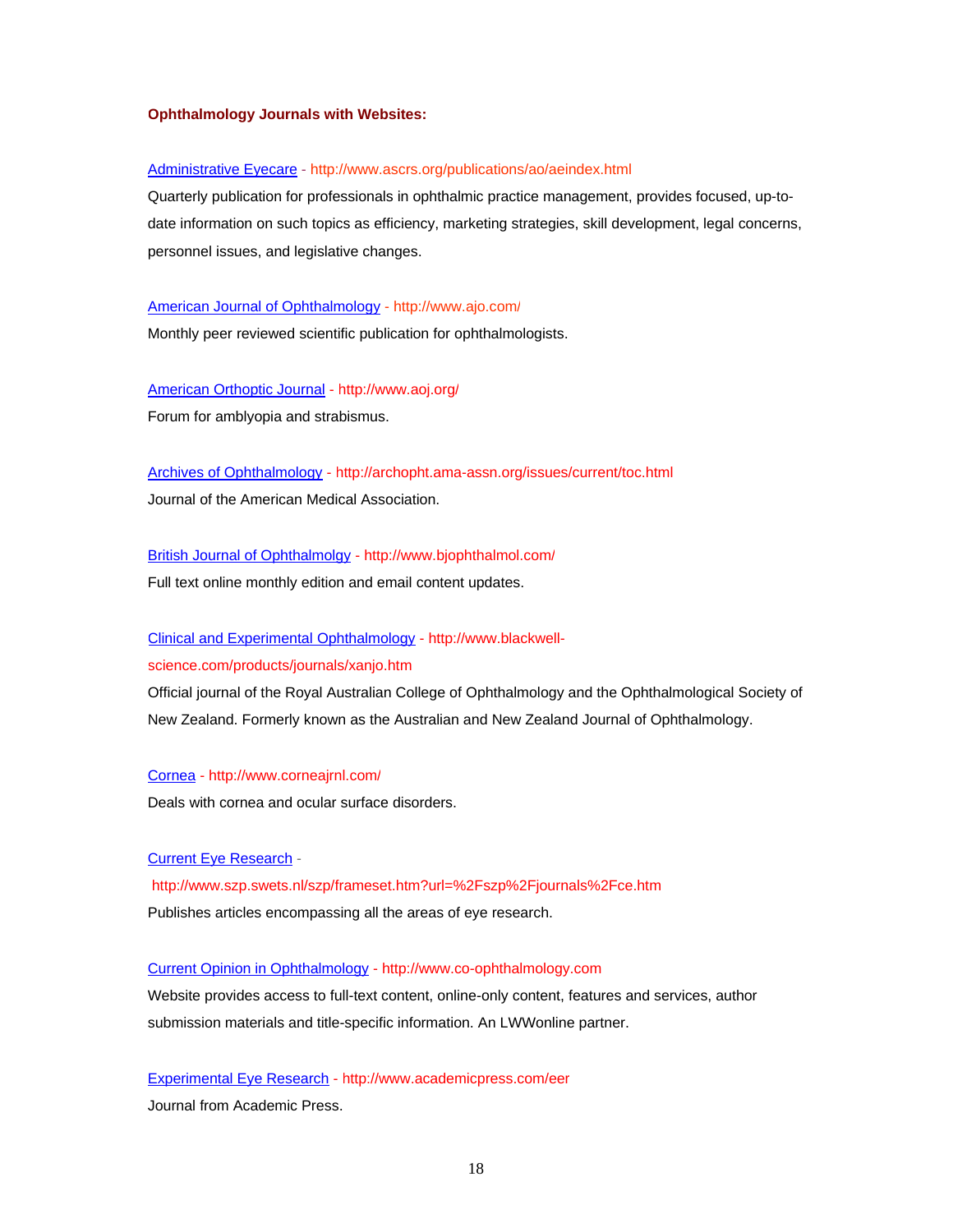#### Eye - <http://www.rcophth.ac.uk/publications/eye.html>

Scientific journal of the Royal College of Ophthalmologists.

#### Indian Journal of Ophthalmology - <http://www.aios-ijo.org>

Published 4 times a year in March, June, September and December by the All India Ophthalmological Society (AIOS).

International Ophthalmology Clinics -<http://www.internat-ophthalmology.com/> Updates and reviews on common eye topics.

Investigative Ophthalmology and Visual Science -<http://www.iovs.org/> Official journal of the Association for Research in Vision and Ophthalmology (ARVO).

Journal of Cataract and Refractive Surgery -<http://www.ascrs.org/publications/publications.html> Deals all about updates in cataract and refractive disorders.

#### Journal of Community Eye Health -<http://www.jceh.co.uk>

Educational quarterly on blindness prevention and treatment of eye disease in developing countries for eye health workers. Supporting the WHO-led Vision 2020 worldwide programme.

#### Journal of Glaucoma -<http://www.glaucomajournal.com/>

Discussion of clinical, scientific, and socioeconomic issues for glaucoma specialists.

Journal of Pediatric Ophthalmology and Strabismus - http://www.slackinc.com/eye/jpos/jposhome.htm Bimonthly forum for peer-reviewed information useful to the pediatric ophthalmologist.

Journal of Refractive Surgery -<http://www.slackinc.com/eye/jrs/jrshome.htm>

The official bimonthly publication of the International Society of Refractive Surgery.

Ocular Surgery News International Edition -<http://www.osnsupersite.com/> Ocular Surgery New intended for health care professionals.

#### Ophthalmic Plastic and Reconstructive Surgery - <http://www.op-rs.com>

Website provides access to full-text content, online-only content, features and services, author submission materials and title-specific information. An LWWonline partner.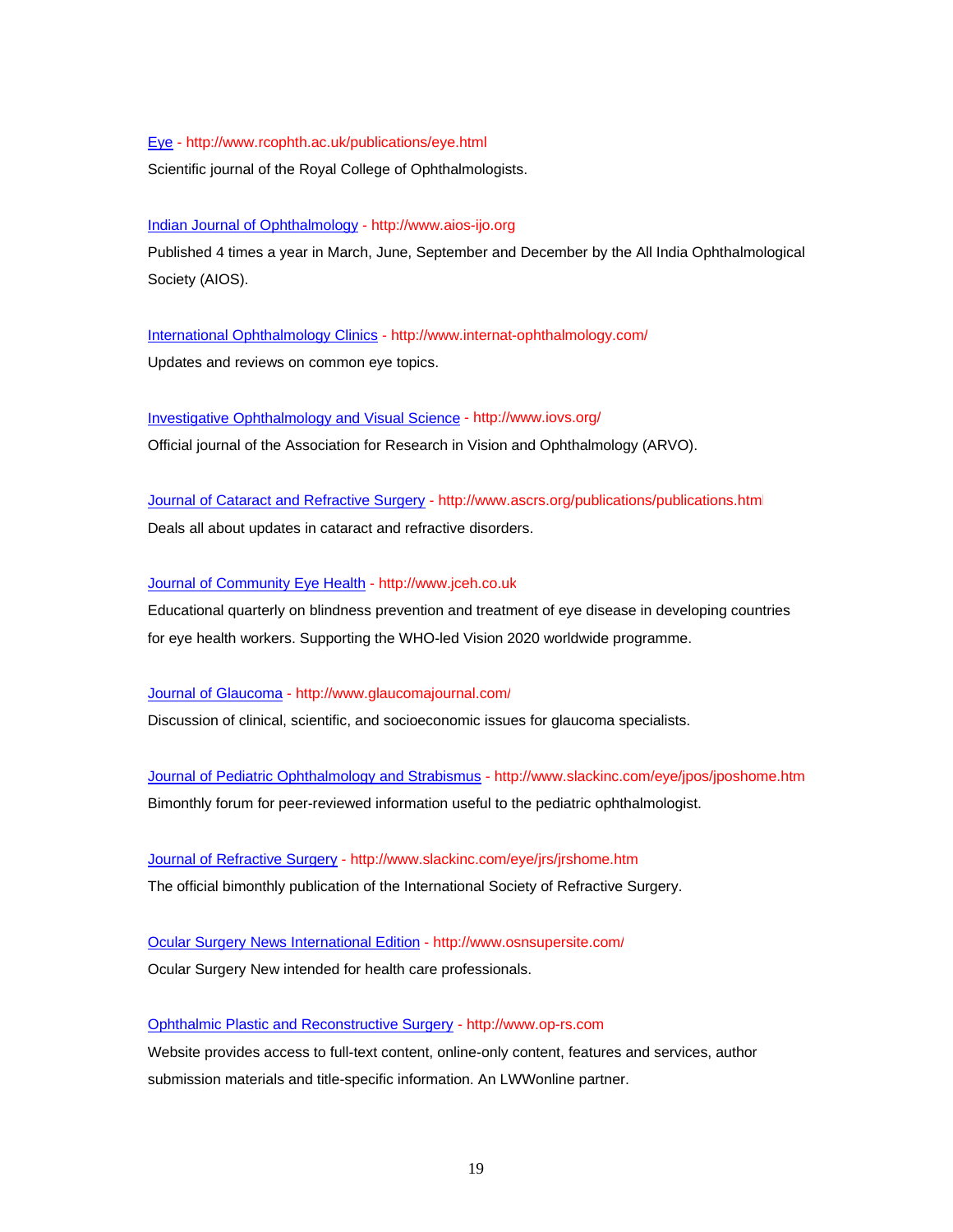#### Ophthalmic Research - [http://www.karger.ch/journals/ore/ore\\_jh.htm](http://www.karger.ch/journals/ore/ore_jh.htm)

Features original papers and reviews reporting basic and clinical experimental studies.

Ophthalmic Surgery and Lasers - <http://www.slackinc.com/eye/os/oshome.htm> Deals with the entire spectrum of ophthalmic surgery and treatment.

Ophthalmologica - [http://www.karger.com/journals/oph/oph\\_jh.htm](http://www.karger.com/journals/oph/oph_jh.htm)

Guide to international work in clinical and experimental ophthalmology.

Ophthalmology - <http://www.aaojournal.org/> Journal of the American Academy of Ophthalmology.

#### Ophthalmology Times - <http://www.ophthalmologytimes.com/>

Physician-driven publication that disseminates news and information of a clinical, socioeconomic, and political nature.

Primary Care Optometry News -<http://www.pconsupersite.com/>

Full text articles and online seminar with special forum.

#### Progress in Retinal and Eye Research - <http://www.elsevier.com/locate/preteyeres>

Covers all basic and clinical aspects of the eye research.

#### Retina - <http://www.retinajournal.com/>

Resource for the dissemination of information to retinal and vitreous specialists.

Survey of Ophthalmology - <http://www.elsevier.com/inca/publications/store/6/0/0/3/3/7/> Surveying major reviews on essential topics and historical articles.

Vision Research - <http://www.elsevier.com/inca/publications/store/2/6/3/>

An international journal for functional aspects of vision.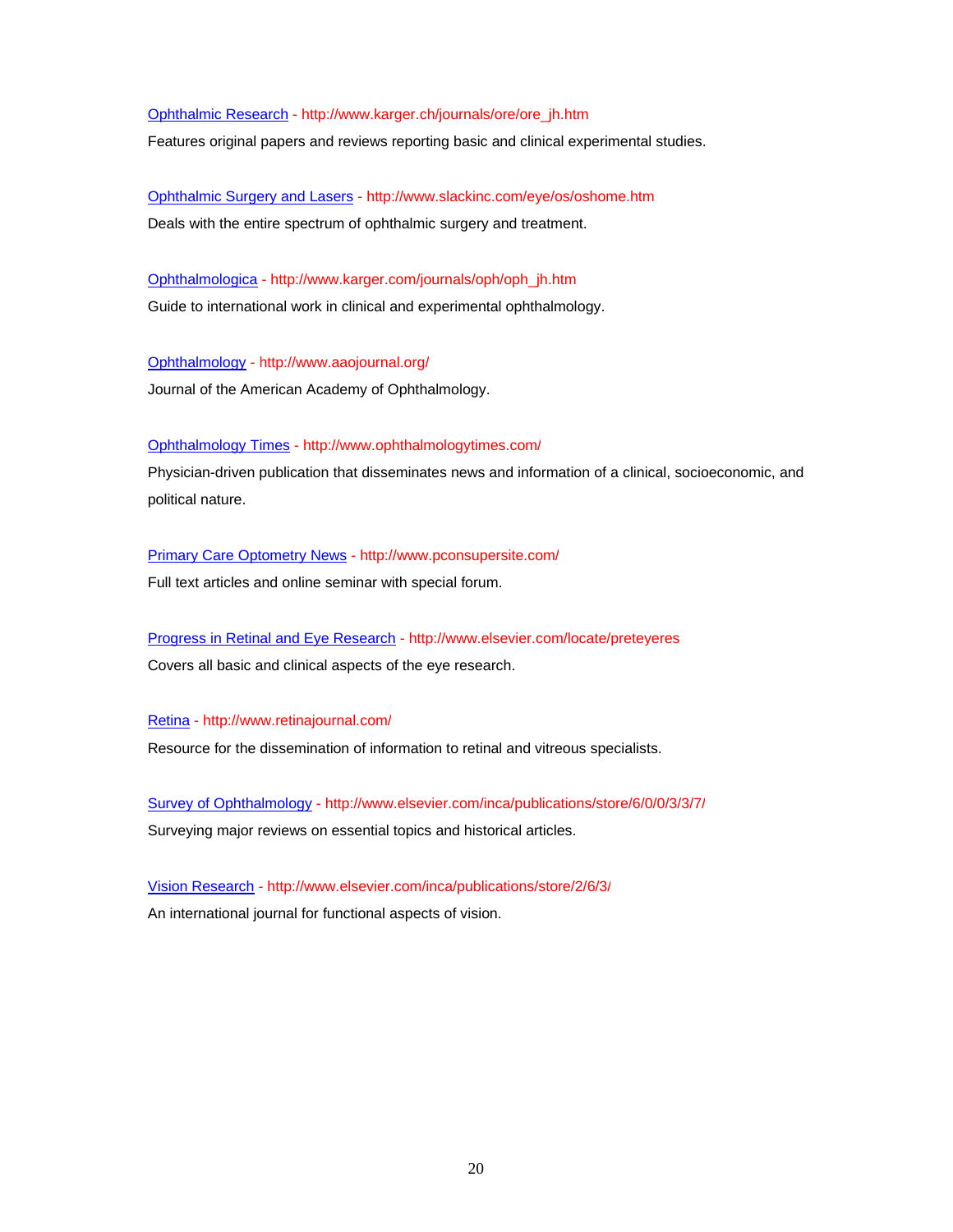### <span id="page-20-0"></span>**[CD-ROMs](#page-5-0)**

### **Cataract**

Lane, Stephen S; Crandall, Alan S; Koch, Douglas D; Steinert, Roger F Leo Clinical Update Course on Cataract/ San Francisco: AAO 1999. Leo

\_\_\_\_\_\_\_\_\_\_\_\_\_\_\_\_\_\_\_\_\_\_\_\_\_\_\_\_\_\_\_\_\_\_\_\_\_\_\_\_\_\_\_\_\_\_\_\_\_\_\_\_\_\_\_\_\_\_\_\_\_\_\_\_\_\_\_\_\_\_

\_\_\_\_\_\_\_\_\_\_\_\_\_\_\_\_\_\_\_\_\_\_\_\_\_\_\_\_\_\_\_\_\_\_\_\_\_\_\_\_\_\_\_\_\_\_\_\_\_\_\_\_\_\_\_\_\_\_\_\_\_\_\_\_\_\_\_\_\_\_

\_\_\_\_\_\_\_\_\_\_\_\_\_\_\_\_\_\_\_\_\_\_\_\_\_\_\_\_\_\_\_\_\_\_\_\_\_\_\_\_\_\_\_\_\_\_\_\_\_\_\_\_\_\_\_\_\_\_\_\_\_\_\_\_\_\_\_\_\_\_

\_\_\_\_\_\_\_\_\_\_\_\_\_\_\_\_\_\_\_\_\_\_\_\_\_\_\_\_\_\_\_\_\_\_\_\_\_\_\_\_\_\_\_\_\_\_\_\_\_\_\_\_\_\_\_\_\_\_\_\_\_\_\_\_\_\_\_\_\_\_

\_\_\_\_\_\_\_\_\_\_\_\_\_\_\_\_\_\_\_\_\_\_\_\_\_\_\_\_\_\_\_\_\_\_\_\_\_\_\_\_\_\_\_\_\_\_\_\_\_\_\_\_\_\_\_\_\_\_\_\_\_\_\_\_\_\_\_\_\_\_

\_\_\_\_\_\_\_\_\_\_\_\_\_\_\_\_\_\_\_\_\_\_\_\_\_\_\_\_\_\_\_\_\_\_\_\_\_\_\_\_\_\_\_\_\_\_\_\_\_\_\_\_\_\_\_\_\_\_\_\_\_\_\_\_\_\_\_\_\_

## AEH

 Manual Small Incision Cataract Surgery: an alternative technique to instrumental phacoemulsification/ Madurai: AEH

#### AEH

 Manual Small Incision Cataract Surgery: an interactive technique to instrumental phacoemulsification/ Ed. 2: AEH 2004.

 Small Incision Sutureless Cataract Surgery/ Madurai: AEH 2004. CONTENT : Why SICS; Learning Curve for SICS; Instruments; Tunnel Construction; Capsulotomies; Hydroprocedures; Hydrodissection & Hydrodelineation; Nucleus Prolapse; Nucleus Delivery; Full

Case-Superior, Temporal; Conversion; SICS in Difficult Situation

## **Contact Lens**

Lowther, Gerald E

 Contact Lens Series - Vol. 1 Introduction to Contact Lens, prefitting Examination, Patient and Lens Type Selection/ Indiana: Borish Center for Ophthalmic Research 1997.

## **Cornea**

Krachmer; Mannis; Holland; Palay Cornea Text and Cornea Color Atlas/ St. Louis: Mosby

Donnenfeld, Eric D; Friedlaender, Mitchell H; O'Brien, Terrence P; Raizman, Michael B; Speaker, Mark G Leo Clinical Update Course On Cornea and External Diseases/ San Francisco: AAO 2000. Leo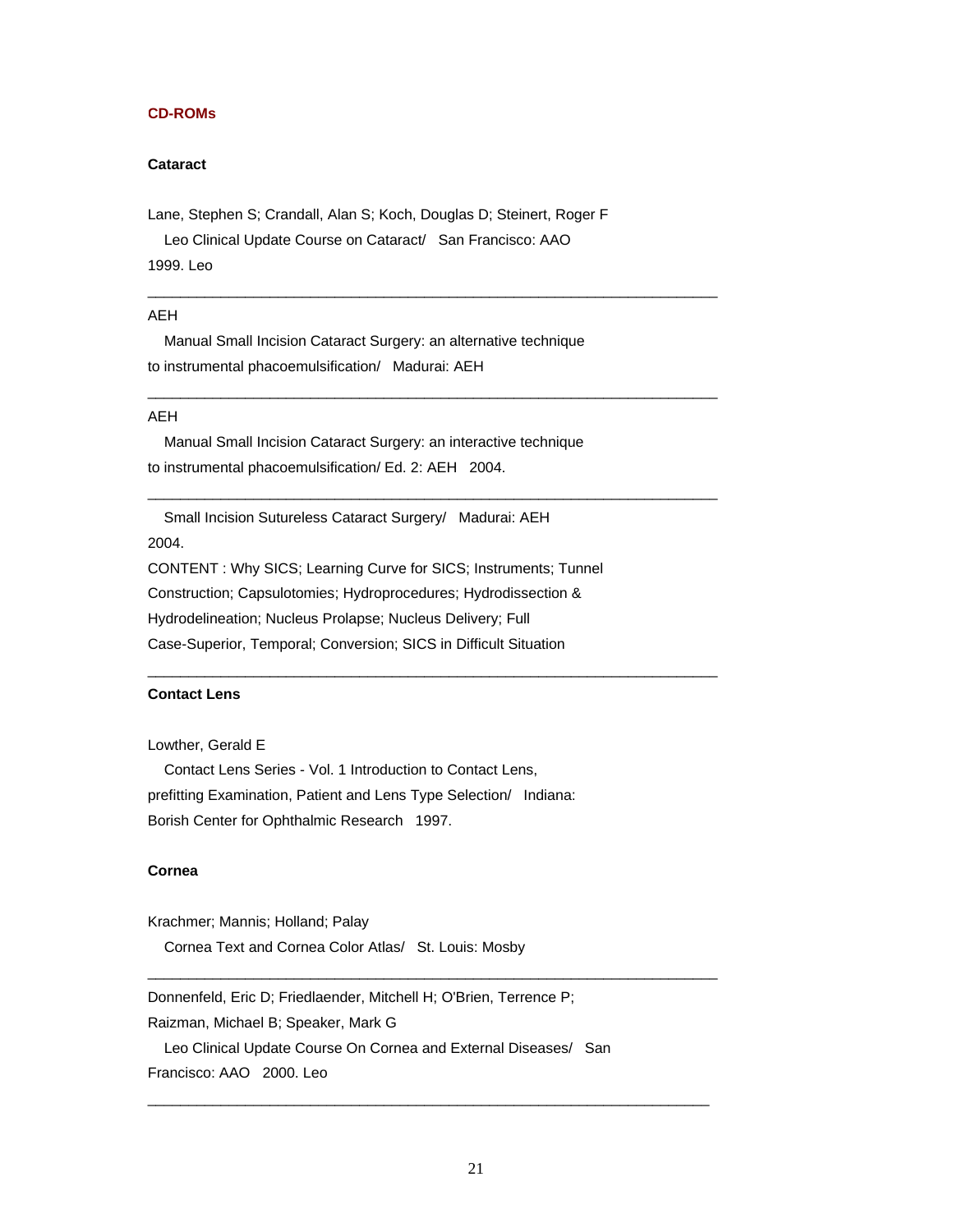## AAO

 Provision Interactive Clinical Case Studies - Vol. 1: Cornea and Neuro-Ophthalmology/ San Francisco: AAO 1996. CONTENT : Journal Abstracts ; CME ; Case History

\_\_\_\_\_\_\_\_\_\_\_\_\_\_\_\_\_\_\_\_\_\_\_\_\_\_\_\_\_\_\_\_\_\_\_\_\_\_\_\_\_\_\_\_\_\_\_\_\_\_\_\_\_\_\_\_\_\_\_\_\_\_\_\_\_\_\_\_\_\_

\_\_\_\_\_\_\_\_\_\_\_\_\_\_\_\_\_\_\_\_\_\_\_\_\_\_\_\_\_\_\_\_\_\_\_\_\_\_\_\_\_\_\_\_\_\_\_\_\_\_\_\_\_\_\_\_\_\_\_\_\_\_\_\_\_\_\_\_\_\_

\_\_\_\_\_\_\_\_\_\_\_\_\_\_\_\_\_\_\_\_\_\_\_\_\_\_\_\_\_\_\_\_\_\_\_\_\_\_\_\_\_\_\_\_\_\_\_\_\_\_\_\_\_\_\_\_\_\_\_\_\_\_\_\_\_\_\_\_\_\_

\_\_\_\_\_\_\_\_\_\_\_\_\_\_\_\_\_\_\_\_\_\_\_\_\_\_\_\_\_\_\_\_\_\_\_\_\_\_\_\_\_\_\_\_\_\_\_\_\_\_\_\_\_\_\_\_\_\_\_\_\_\_\_\_\_\_\_\_\_\_

\_\_\_\_\_\_\_\_\_\_\_\_\_\_\_\_\_\_\_\_\_\_\_\_\_\_\_\_\_\_\_\_\_\_\_\_\_\_\_\_\_\_\_\_\_\_\_\_\_\_\_\_\_\_\_\_\_\_\_\_\_\_\_\_\_\_\_\_\_\_

\_\_\_\_\_\_\_\_\_\_\_\_\_\_\_\_\_\_\_\_\_\_\_\_\_\_\_\_\_\_\_\_\_\_\_\_\_\_\_\_\_\_\_\_\_\_\_\_\_\_\_\_\_\_\_\_\_\_\_\_\_\_\_\_\_\_\_\_\_\_

\_\_\_\_\_\_\_\_\_\_\_\_\_\_\_\_\_\_\_\_\_\_\_\_\_\_\_\_\_\_\_\_\_\_\_\_\_\_\_\_\_\_\_\_\_\_\_\_\_\_\_\_\_\_\_\_\_\_\_\_\_\_\_\_\_\_\_\_\_\_

\_\_\_\_\_\_\_\_\_\_\_\_\_\_\_\_\_\_\_\_\_\_\_\_\_\_\_\_\_\_\_\_\_\_\_\_\_\_\_\_\_\_\_\_\_\_\_\_\_\_\_\_\_\_\_\_\_\_\_\_\_\_\_\_\_\_\_\_\_\_

\_\_\_\_\_\_\_\_\_\_\_\_\_\_\_\_\_\_\_\_\_\_\_\_\_\_\_\_\_\_\_\_\_\_\_\_\_\_\_\_\_\_\_\_\_\_\_\_\_\_\_\_\_\_\_\_\_\_\_\_\_\_\_\_\_\_\_\_\_\_

## AAO

 External Diseases and Cornea: a multimedia collection/ San Francisco: AAO 1994.

Fernandes, Merle; Bansal, Aashish K, jt au.

 Clinical Features, Natural Course and Surgical Techniques in the Management of Keratoglobus/ Hyderabad: L V Prasad

Sridhar, M S

EYE DISEASES

Spencer, William H

Ophthalmic Pathology: an atlas and textbook/ Ed. 4: AAO

Chern, Kenneth C; Wright, Kenneth W

Interactive Ophthalmology on CD-ROM: text book and review/

Baltimore: Williams and Wilkins 1997.

Parrish II, Richard K

Atlas of Ophthalmology - Disc 1: Bascom Palmer Eye Institute

Parrish II, Richard K

Atlas of Ophthalmology - Disc 2: Bascom Palmer Eye Institute

CONTENT : Section 1: Diagnostic Examination and Testing in

## Jakobiec

Principles and Practice of Ophthalmology/ Philadelphia: W B

**Saunders** 

Duane, Thomas D; Tasman, William, Jaeger, Edward A Duane's Clinical Ophthalmology/ Philadelphia: Lippincott Williams and Wilkins 2001.

Duane, Thomas D; Tasman, William, Jaeger, Edward A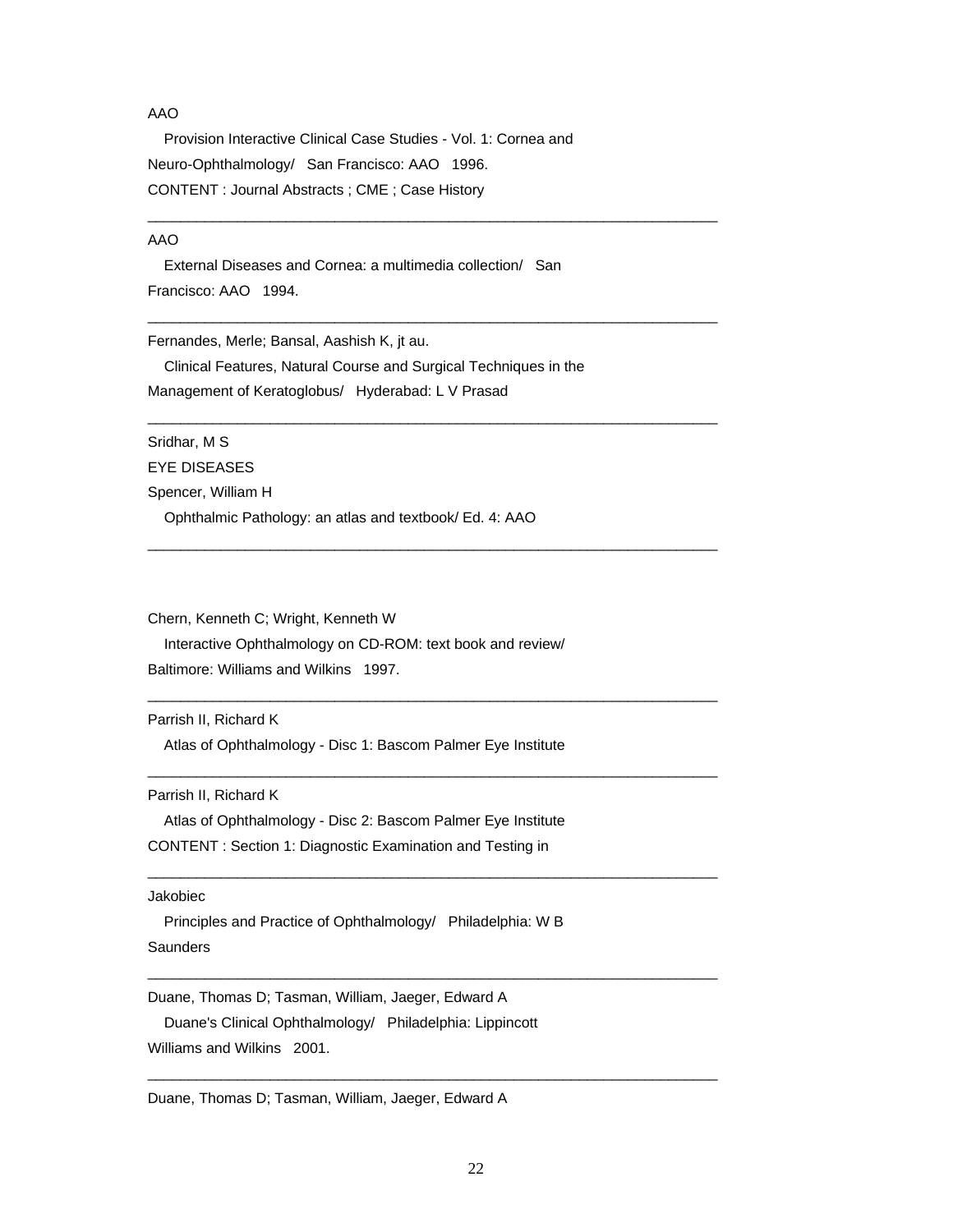Duane's Clinical Ophthalmology/ Philadelphia: Lippincott Williams and Wilkins 2003.

\_\_\_\_\_\_\_\_\_\_\_\_\_\_\_\_\_\_\_\_\_\_\_\_\_\_\_\_\_\_\_\_\_\_\_\_\_\_\_\_\_\_\_\_\_\_\_\_\_\_\_\_\_\_\_\_\_\_\_\_\_\_\_\_\_\_\_\_\_\_

\_\_\_\_\_\_\_\_\_\_\_\_\_\_\_\_\_\_\_\_\_\_\_\_\_\_\_\_\_\_\_\_\_\_\_\_\_\_\_\_\_\_\_\_\_\_\_\_\_\_\_\_\_\_\_\_\_\_\_\_\_\_\_\_\_\_\_\_\_\_

\_\_\_\_\_\_\_\_\_\_\_\_\_\_\_\_\_\_\_\_\_\_\_\_\_\_\_\_\_\_\_\_\_\_\_\_\_\_\_\_\_\_\_\_\_\_\_\_\_\_\_\_\_\_\_\_\_\_\_\_\_\_\_\_\_\_\_\_\_\_

\_\_\_\_\_\_\_\_\_\_\_\_\_\_\_\_\_\_\_\_\_\_\_\_\_\_\_\_\_\_\_\_\_\_\_\_\_\_\_\_\_\_\_\_\_\_\_\_\_\_\_\_\_\_\_\_\_\_\_\_\_\_\_\_\_\_\_\_\_\_

\_\_\_\_\_\_\_\_\_\_\_\_\_\_\_\_\_\_\_\_\_\_\_\_\_\_\_\_\_\_\_\_\_\_\_\_\_\_\_\_\_\_\_\_\_\_\_\_\_\_\_\_\_\_\_\_\_\_\_\_\_\_\_\_\_\_\_\_\_\_

\_\_\_\_\_\_\_\_\_\_\_\_\_\_\_\_\_\_\_\_\_\_\_\_\_\_\_\_\_\_\_\_\_\_\_\_\_\_\_\_\_\_\_\_\_\_\_\_\_\_\_\_\_\_\_\_\_\_\_\_\_\_\_\_\_\_\_\_\_\_

\_\_\_\_\_\_\_\_\_\_\_\_\_\_\_\_\_\_\_\_\_\_\_\_\_\_\_\_\_\_\_\_\_\_\_\_\_\_\_\_\_\_\_\_\_\_\_\_\_\_\_\_\_\_\_\_\_\_\_\_\_\_\_\_\_\_\_\_\_\_

\_\_\_\_\_\_\_\_\_\_\_\_\_\_\_\_\_\_\_\_\_\_\_\_\_\_\_\_\_\_\_\_\_\_\_\_\_\_\_\_\_\_\_\_\_\_\_\_\_\_\_\_\_\_\_\_\_\_\_\_\_\_\_\_\_\_\_\_\_\_

\_\_\_\_\_\_\_\_\_\_\_\_\_\_\_\_\_\_\_\_\_\_\_\_\_\_\_\_\_\_\_\_\_\_\_\_\_\_\_\_\_\_\_\_\_\_\_\_\_\_\_\_\_\_\_\_\_\_\_\_\_\_\_\_\_\_\_\_\_\_

\_\_\_\_\_\_\_\_\_\_\_\_\_\_\_\_\_\_\_\_\_\_\_\_\_\_\_\_\_\_\_\_\_\_\_\_\_\_\_\_\_\_\_\_\_\_\_\_\_\_\_\_\_\_\_\_\_\_\_\_\_\_\_\_\_\_\_\_\_\_

## AAO

 Best of the OPS : 1993-94 Scientific Exhibit Winners/ San Francisco: AAO 1996.

Folberg, Robert

 Pathology of the Eye/ London: Times Mirror International 1995.

#### AAO

Eye Care Skills on CD-ROM/ San Francisco: AAO 1999.

#### **Glaucoma**

Schuman, Joel S; Mattox, Cynthia G

Imaging in Glaucoma/ Boston: New England Eye Center 1996.

CONTENT : Anterior Segment - Ultrasound Biomicroscopy: principles and

Sherwood, Mark B; Brandt, James D; Choplin, Neil T; Schuman, Joel S Leo Clinical Update on Glaucoma/ San Francisco: AAO 1997.

Shingleton, Bradford J

 Failing Glaucoma Filter: early identification and treatment/ Boston: ASCRS 1996.

Schuman, Joel S

 Neuroproduction in Glaucoma 2000/ Boston: Ophthalmology Interactive 2000.

## AAO

 Glaucoma 2000: cutting-edge diagnosis and therapy, in conjunction with the American Glaucoma Society/ San Francisco: AAO 2000.

Schuman, Joel S

 Neurotoxicity and Neuroprotection: the boston glaucoma course/ Boston: New Eye Care Center 1999.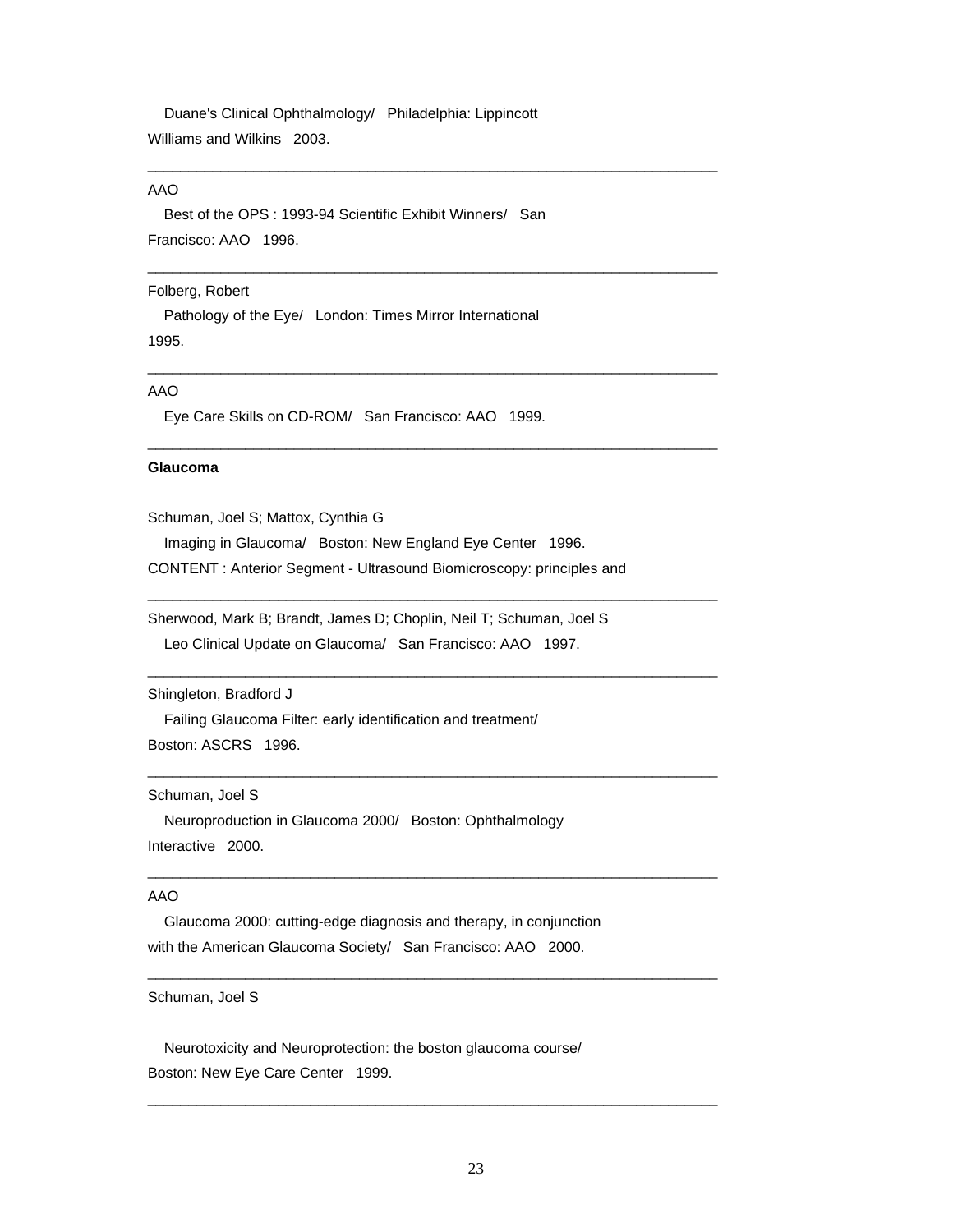#### **Microbiology**

Savitri, Sharma; Sreedharan, A, jt au., Gopinathan, Usha, jt au. Laboratory Diagnosis of Ocular Infections/ Hyderabad: L V Prasad 1997. CONTENT : Microbiological Methods in the Diagnosis of Ocular Infection; Material and Methods; Viral Infection Techniques; Viral Culture Methods; Fungus Culture; Acanthamoeba Culture

#### **Neuro-Ophthalmology**

Frohman, Larry P; Lee, Andrew G

 AAO, NANOS Clinical Neuro-Ophthalmology Image Collection for Ophthalmic Practitioners/ San Francisco: AAO 1999. Leo CONTENT : Neuro-Case Summaries ; Neuro-Image Library ; Neuro-CME **Questions** 

\_\_\_\_\_\_\_\_\_\_\_\_\_\_\_\_\_\_\_\_\_\_\_\_\_\_\_\_\_\_\_\_\_\_\_\_\_\_\_\_\_\_\_\_\_\_\_\_\_\_\_\_\_\_\_\_\_\_\_\_\_\_\_\_\_\_\_\_\_\_

\_\_\_\_\_\_\_\_\_\_\_\_\_\_\_\_\_\_\_\_\_\_\_\_\_\_\_\_\_\_\_\_\_\_\_\_\_\_\_\_\_\_\_\_\_\_\_\_\_\_\_\_\_\_\_\_\_\_\_\_\_\_\_\_\_\_\_\_\_\_

\_\_\_\_\_\_\_\_\_\_\_\_\_\_\_\_\_\_\_\_\_\_\_\_\_\_\_\_\_\_\_\_\_\_\_\_\_\_\_\_\_\_\_\_\_\_\_\_\_\_\_\_\_\_\_\_\_\_\_\_\_\_\_\_\_\_\_\_\_\_

\_\_\_\_\_\_\_\_\_\_\_\_\_\_\_\_\_\_\_\_\_\_\_\_\_\_\_\_\_\_\_\_\_\_\_\_\_\_\_\_\_\_\_\_\_\_\_\_\_\_\_\_\_\_\_\_\_\_\_\_\_\_\_\_\_\_\_\_\_\_

Lee, Andrew G; Arnold, Anthony, C; Kardon, Randt, H Leo Clinical Update Course on Neuro-Ophthalmology/ San Francisco: AAO 2001. Leo CONTENT : Introduction ; Advances in Diagnostic Testing ; Advances in Neuro-Imaging ; Update on Optic Neuritis ; Pseudotumor Cerebri ; AION and Traumatic Optic NEuropathy ; New Neuro-Ophthalmic Entitis

## **Ocular Infections**

Wellcom Trust

 Trachoma: Wellcom Trust n.d.. CONTENT : Clinical Signs and Grading; Community Assesment and Control; Trichiasis Surgery - Part 1; Trichiasis Surgery - Part 2

## **Ophthalmic Instruments**

Srinivasan, V; Thulasiraj, R D

 Ophthalmic Instruments and Equipment: a step by step Video illustrating the care and maintenance/ Madurai: AEH 2005. (This DVD has 2 Volumes)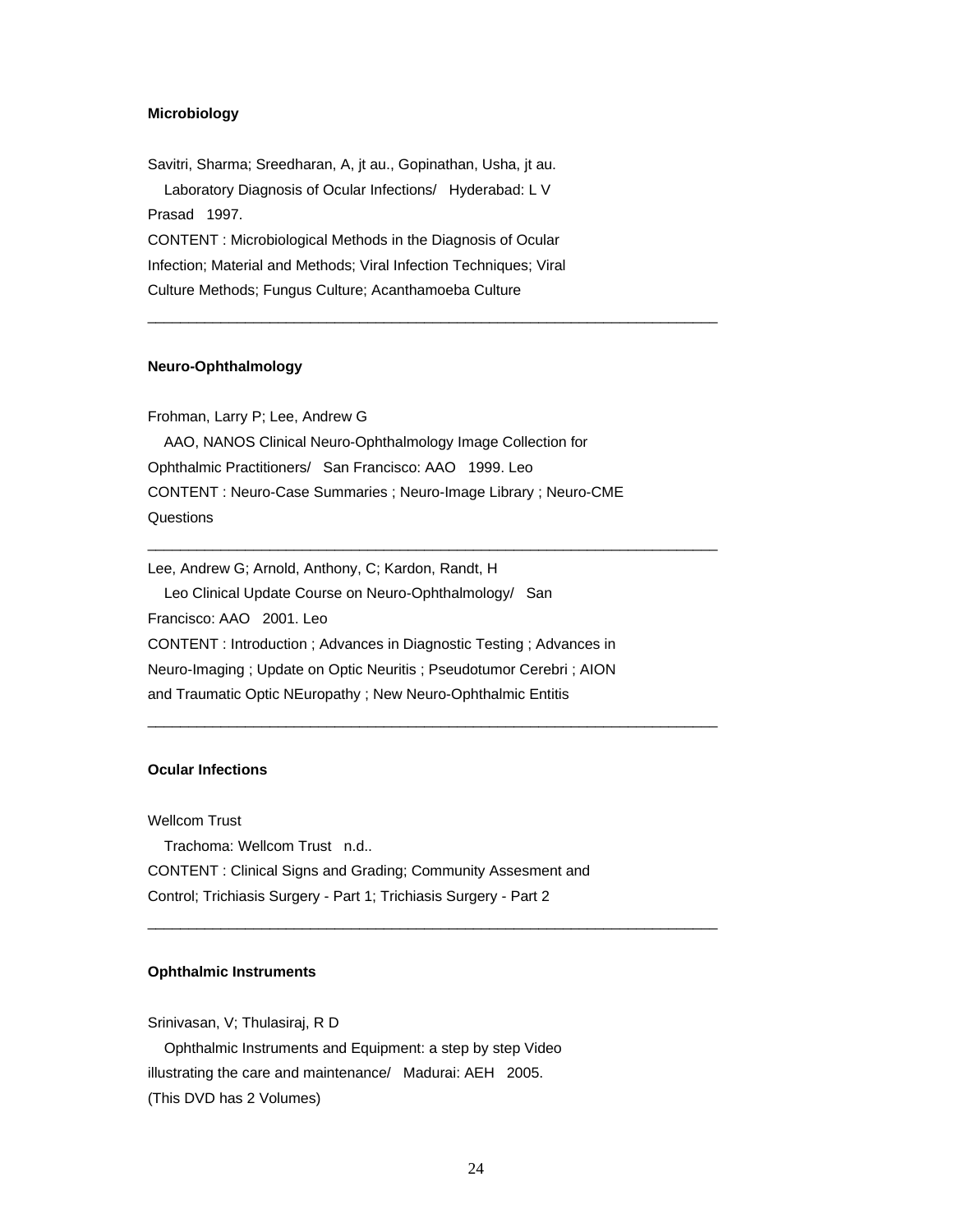Vol:1 Direct Ophthalmoscopes; Indirect Ophthalmoscopes; Slit Lamp; Vol:2 Keratometer;Phacomachine;Surgical Instruments;Optics Cleaning;Tonometer;B.P Apparatus;Streal Retinoscope;Bulb Replacement

\_\_\_\_\_\_\_\_\_\_\_\_\_\_\_\_\_\_\_\_\_\_\_\_\_\_\_\_\_\_\_\_\_\_\_\_\_\_\_\_\_\_\_\_\_\_\_\_\_\_\_\_\_\_\_\_\_\_\_\_\_\_\_\_\_\_\_\_\_\_

## **Orbit**

Nerad, Jeffrey A; Carter, Keith D; Kersten, Robert C; Millman, Arthur L Leo Clinical Update Course On Orbit and Ophthalmic Plastic

Surgery/ San Francisco: AAO 2000. Leo CONTENT : Management of Misdirected Eyelashes ; Laser Blepharoplasty ; Oculoplastic Surgery ; Tearing Patient; Questions and Answers ; Ptosis-Evaluation and Management ; Congenital Nasolacrimal Duct Obstruction ; Dacryocystorhinostxomy ; Orbital Trauma and Fracture Repair ; The Hot Orbit ; Thyroid Eye Disease

\_\_\_\_\_\_\_\_\_\_\_\_\_\_\_\_\_\_\_\_\_\_\_\_\_\_\_\_\_\_\_\_\_\_\_\_\_\_\_\_\_\_\_\_\_\_\_\_\_\_\_\_\_\_\_\_\_\_\_\_\_\_\_\_\_\_\_\_\_\_

\_\_\_\_\_\_\_\_\_\_\_\_\_\_\_\_\_\_\_\_\_\_\_\_\_\_\_\_\_\_\_\_\_\_\_\_\_\_\_\_\_\_\_\_\_\_\_\_\_\_\_\_\_\_\_\_\_\_\_\_\_\_\_\_\_\_\_\_\_\_

\_\_\_\_\_\_\_\_\_\_\_\_\_\_\_\_\_\_\_\_\_\_\_\_\_\_\_\_\_\_\_\_\_\_\_\_\_\_\_\_\_\_\_\_\_\_\_\_\_\_\_\_\_\_\_\_\_\_\_\_\_\_\_\_\_\_\_\_\_\_

## **Paediatrics**

Wright, Kenneth W; Drack, Arlene V; McKeown, Craig A; Repka, Michael X

 Leo Clinical Update Course on Pediatric Ophthalmology and Strabismus/ San Francisco: AAO 1998. Leo

## **Plastic Surgery**

Honavar, S G; Milind, Naik, jt au.

 Lateral Orbitotomy: a systemic approach/ Hyderabad: L V Prasad 2004.

#### **Refractive Surgery**

#### Vinciguerra

 Refractive.On-Line = Topography.on-Online = berrometry.On-Line/ Italy: Societa Oftalmologica Italiana 2001.

\_\_\_\_\_\_\_\_\_\_\_\_\_\_\_\_\_\_\_\_\_\_\_\_\_\_\_\_\_\_\_\_\_\_\_\_\_\_\_\_\_\_\_\_\_\_\_\_\_\_\_\_\_\_\_\_\_\_\_\_\_\_\_\_\_\_\_\_\_\_

Vinciguerra, Paolo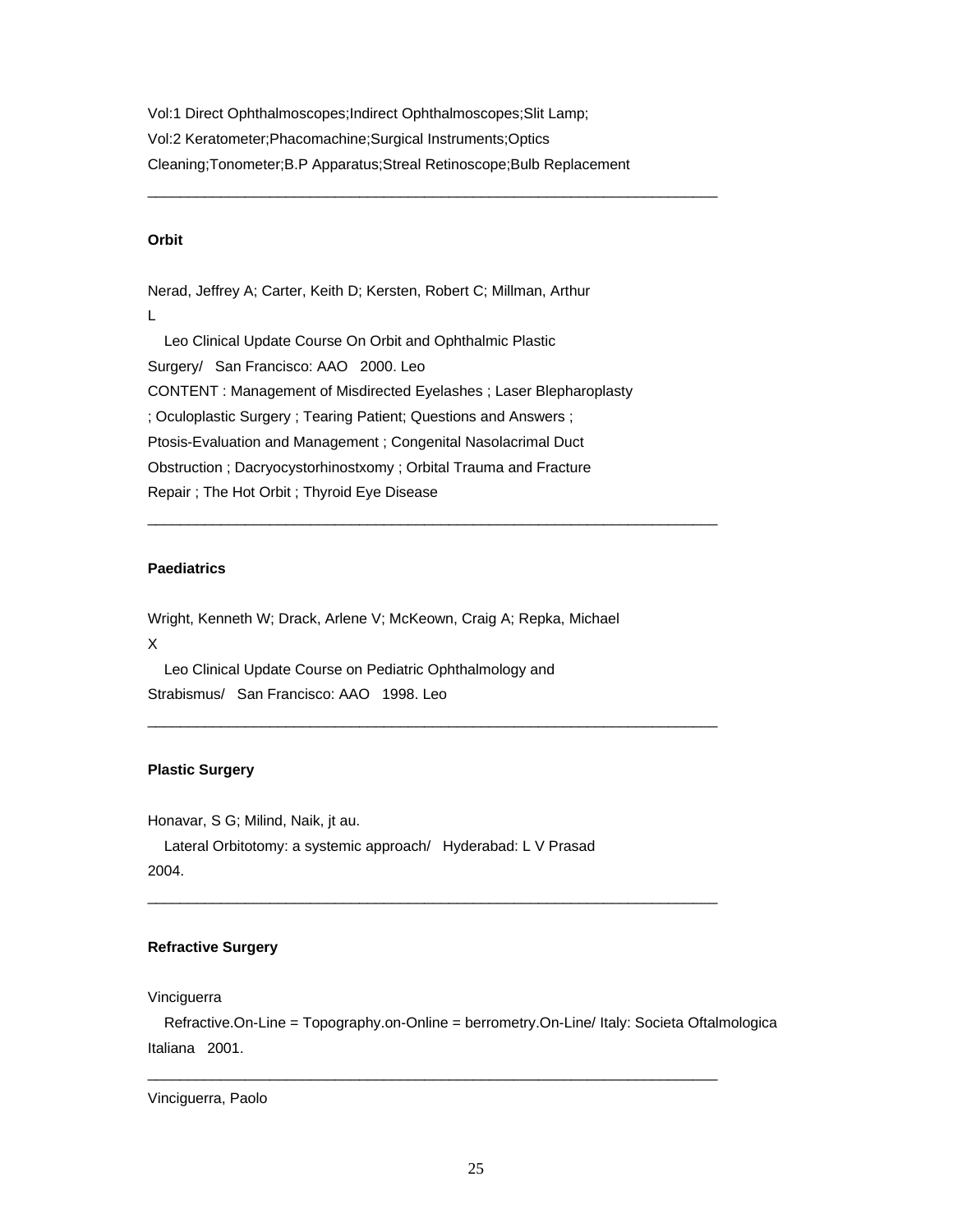Refractive.On-Line = Topogrphy.on-Online = berrometry.On-Line/ Italy: Societa Oftalmologica Italiana 2002.

Lindstrom, Richard L; Koch, Douglas D

 Refractive Surgery 2000: shaping the new millennium/ San Francisco: AAO 2000. CONTENT : LASIK ; IOL ; PRK ; Excimer Laser ; Flap ; Intacs

\_\_\_\_\_\_\_\_\_\_\_\_\_\_\_\_\_\_\_\_\_\_\_\_\_\_\_\_\_\_\_\_\_\_\_\_\_\_\_\_\_\_\_\_\_\_\_\_\_\_\_\_\_\_\_\_\_\_\_\_\_\_\_\_\_\_\_\_\_\_

\_\_\_\_\_\_\_\_\_\_\_\_\_\_\_\_\_\_\_\_\_\_\_\_\_\_\_\_\_\_\_\_\_\_\_\_\_\_\_\_\_\_\_\_\_\_\_\_\_\_\_\_\_\_\_\_\_\_\_\_\_\_\_\_\_\_\_\_\_\_

## **Retina**

Frohman, Larry P; Skuta, Gregory L

 Provision Clinical Case Studies - Vol. 2: Retina and Glaucoma/ San Francisco: AAO 1997. CONTENT : Glaucoma-Case History; Papers; Case Studies ; Retina-Case **Study** 

\_\_\_\_\_\_\_\_\_\_\_\_\_\_\_\_\_\_\_\_\_\_\_\_\_\_\_\_\_\_\_\_\_\_\_\_\_\_\_\_\_\_\_\_\_\_\_\_\_\_\_\_\_\_\_\_\_\_\_\_\_\_\_\_\_\_\_\_\_\_

\_\_\_\_\_\_\_\_\_\_\_\_\_\_\_\_\_\_\_\_\_\_\_\_\_\_\_\_\_\_\_\_\_\_\_\_\_\_\_\_\_\_\_\_\_\_\_\_\_\_\_\_\_\_\_\_\_\_\_\_\_\_\_\_\_\_\_\_\_

\_\_\_\_\_\_\_\_\_\_\_\_\_\_\_\_\_\_\_\_\_\_\_\_\_\_\_\_\_\_\_\_\_\_\_\_\_\_\_\_\_\_\_\_\_\_\_\_\_\_\_\_\_\_\_\_\_\_\_\_\_\_\_\_\_\_\_\_\_\_

\_\_\_\_\_\_\_\_\_\_\_\_\_\_\_\_\_\_\_\_\_\_\_\_\_\_\_\_\_\_\_\_\_\_\_\_\_\_\_\_\_\_\_\_\_\_\_\_\_\_\_\_\_\_\_\_\_\_\_\_\_\_\_\_\_\_\_\_\_\_

\_\_\_\_\_\_\_\_\_\_\_\_\_\_\_\_\_\_\_\_\_\_\_\_\_\_\_\_\_\_\_\_\_\_\_\_\_\_\_\_\_\_\_\_\_\_\_\_\_\_\_\_\_\_\_\_\_\_\_\_\_\_\_\_\_\_\_\_\_\_

Yannuzzi; Guyer, Green

Retina Atlas/ St. Louis: Mosby

## AAO

 Retina 2001: subspecialty day Friday and Saturday, November 9-10/ San Francisco: AAO 2001. CONTENT : Retina-Slides

Lambert, H Michael; Barr, Charles C; Dieckert, J Paul; Johnson, Mark

W; Morse, Lawrence S; Tiedeman, James S

 Leo Clinical Update Course on Retina/ San Francisco: AAO 1998.

Towler, Hamish M A; Patterson, Julian A, Lightman, Susan Diabetes and the Eye/ Ed. 2: BMJ 1996.

CONTENT : Pathogenesis; Diabetic Retinopathy; Laser Treatment;

Fluroscein Angiography; Non-Retinopathy Effects on the Eye; Visual

Tutorials; MCQs

Cohen, Salomon Yues; Quentel, Gabriel, Bird, Alan C

Angiographic Diagnosis of Retinal Diseases: Elsevier 1997.

CONTENT : Optic Disc Anomalies ; Anomalies of Retinal Vessels ; Macular Anomalies in Young Subjects ; Macular Anomalies in Elderly Subjects ; Anomalies in Diabetic Patients ; Diverse Anomalies ; White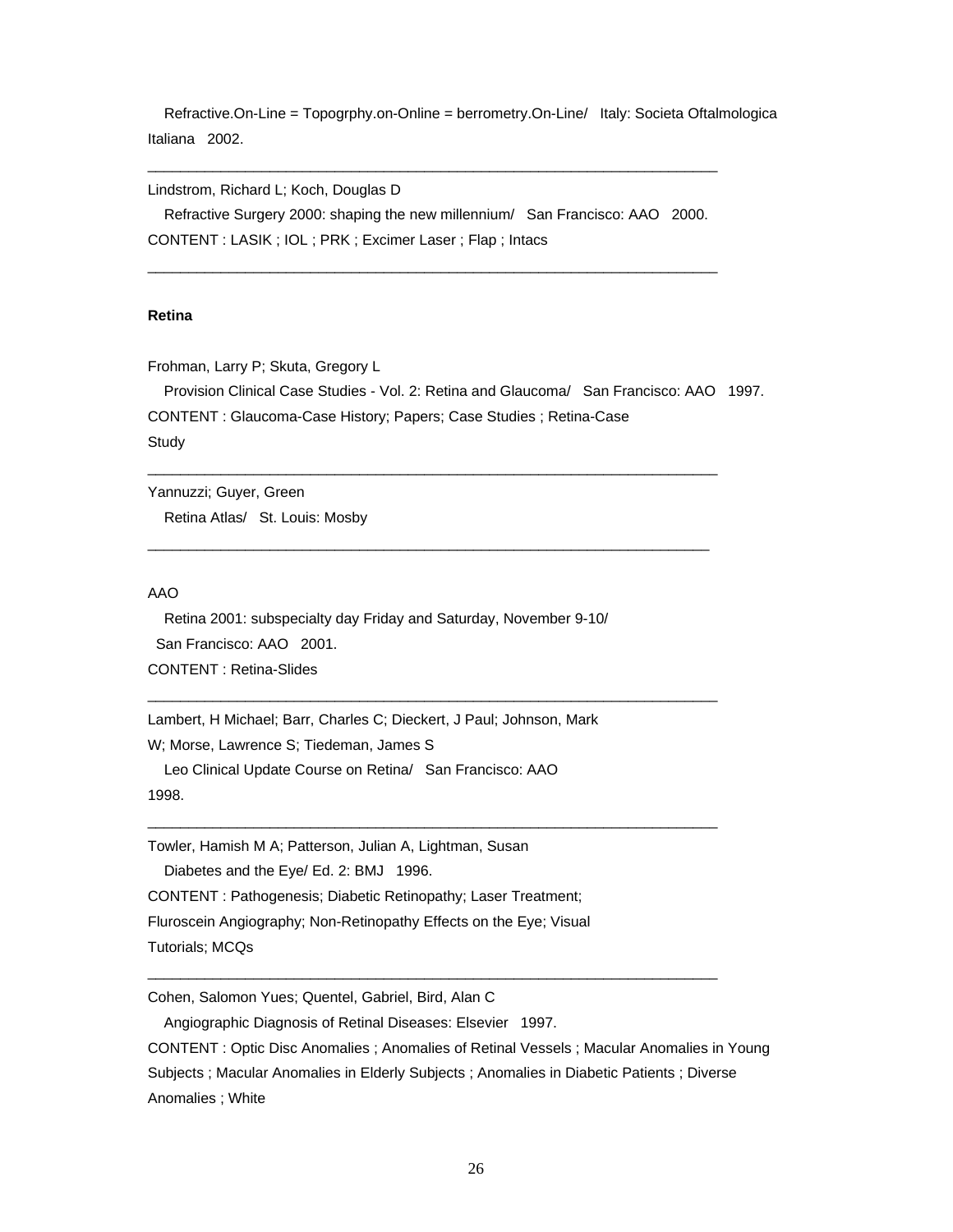dots in the Fundus ; Pigmented Tumors ; Pigmented Anomalies ; Fundus Infectious and Inflammation

\_\_\_\_\_\_\_\_\_\_\_\_\_\_\_\_\_\_\_\_\_\_\_\_\_\_\_\_\_\_\_\_\_\_\_\_\_\_\_\_\_\_\_\_\_\_\_\_\_\_\_\_\_\_\_\_\_\_\_\_\_\_\_\_\_\_\_\_\_\_

\_\_\_\_\_\_\_\_\_\_\_\_\_\_\_\_\_\_\_\_\_\_\_\_\_\_\_\_\_\_\_\_\_\_\_\_\_\_\_\_\_\_\_\_\_\_\_\_\_\_\_\_\_\_\_\_\_\_\_\_\_\_\_\_\_\_\_\_\_\_

\_\_\_\_\_\_\_\_\_\_\_\_\_\_\_\_\_\_\_\_\_\_\_\_\_\_\_\_\_\_\_\_\_\_\_\_\_\_\_\_\_\_\_\_\_\_\_\_\_\_\_\_\_\_\_\_\_\_\_\_\_\_\_\_\_\_\_\_\_\_

\_\_\_\_\_\_\_\_\_\_\_\_\_\_\_\_\_\_\_\_\_\_\_\_\_\_\_\_\_\_\_\_\_\_\_\_\_\_\_\_\_\_\_\_\_\_\_\_\_\_\_\_\_\_\_\_\_\_\_\_\_\_\_\_\_\_\_\_\_\_

\_\_\_\_\_\_\_\_\_\_\_\_\_\_\_\_\_\_\_\_\_\_\_\_\_\_\_\_\_\_\_\_\_\_\_\_\_\_\_\_\_\_\_\_\_\_\_\_\_\_\_\_\_\_\_\_\_\_\_\_\_\_\_\_\_\_\_\_\_\_

\_\_\_\_\_\_\_\_\_\_\_\_\_\_\_\_\_\_\_\_\_\_\_\_\_\_\_\_\_\_\_\_\_\_\_\_\_\_\_\_\_\_\_\_\_\_\_\_\_\_\_\_\_\_\_\_\_\_\_\_\_\_\_\_\_\_\_\_\_\_

\_\_\_\_\_\_\_\_\_\_\_\_\_\_\_\_\_\_\_\_\_\_\_\_\_\_\_\_\_\_\_\_\_\_\_\_\_\_\_\_\_\_\_\_\_\_\_\_\_\_\_\_\_\_\_\_\_\_\_\_\_\_\_\_\_\_\_\_\_\_

#### Bhat, Deepak C

 Ocular Ultrasonography/ Mumbai: Radiology Education Foundation 2000.

#### Frad, Seymour

 Techniques of Indirect Ophthalmoscopy and Fundus Drawing/ Ed. : Eye and Ear Infirmatory 1997. CONTENT : History; Optics; Hand Lens Position; Crowded Pupil; Patient Orientation; Imaging Principles; Scleral Depression; Examination

#### AEH

 Advances in Vitro-Retinal Diseases Management/ Madurai: AEH 2002.

CONTENT : Retinal Detachment;Macula;Diabetic Retinopathy

#### Majji, Ajit Babu

Scleral Buckling for Beginners/ Hyderabad: L V Prasad 2003.

#### Das, Taraprasad

 Dye-Enhanced Vitreous Surgery for Macular Hole/ Hyderabad: L V Prasad 2001.

## **Sterilisation**

Prajna, Lalitha; Chavali, Annapurna

Sterilisation and Aspectic Practices: in an ophthalmic operation

theatre/ Madurai: AEH 2004.

## **Uvea**

Whitcup, Scott M; Foster, C Stephen; Nussenblatt, Robert B; Opremcak, E Michel Leo Clinical Update Course On Uveitis/ San Francisco: AAO 1999. Leo CONTENT : Masquerade Syndromes ; Diagnosis of Uveitis ; Infectious Uveitis-Medical Management ; Diagnostic Dilemmas ; Therapeutic Challenges-Uveitis ; Surgical Management Cataracts-Uveitis ; Uveitis Management ; Ocular Complications of AIDs

\_\_\_\_\_\_\_\_\_\_\_\_\_\_\_\_\_\_\_\_\_\_\_\_\_\_\_\_\_\_\_\_\_\_\_\_\_\_\_\_\_\_\_\_\_\_\_\_\_\_\_\_\_\_\_\_\_\_\_\_\_\_\_\_\_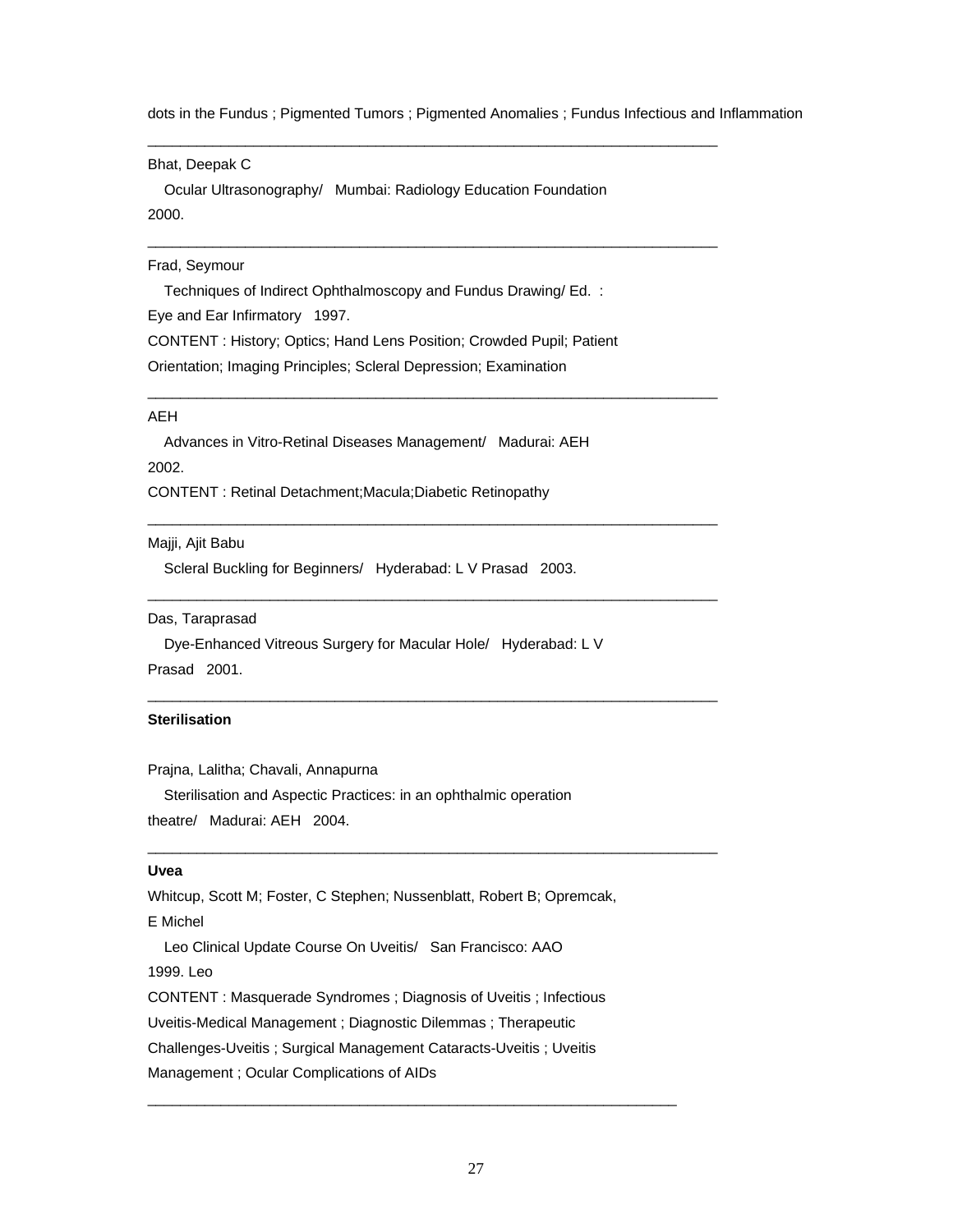## <span id="page-27-0"></span>**[Websites](#page-5-0)**

### <http://www.freemedicaljournals.com/htm/>

**List of journals available with free in online with some full text articles** 

<http://www.eyetext.net/>

**Information on eye diseases and atlas** 

www.ophthalmic.hyperguides.com/

**Educational resource for eye care specialists** 

<http://www.ncbi.nlm.nih.gov/entrez/query.fcgi:>

PubMed is a service of the **National Library of Medicine** that includes over 16 million citations from MEDLINE and other life science journals for biomedical articles back to the 1950s. PubMed includes links to full text articles and other related resources.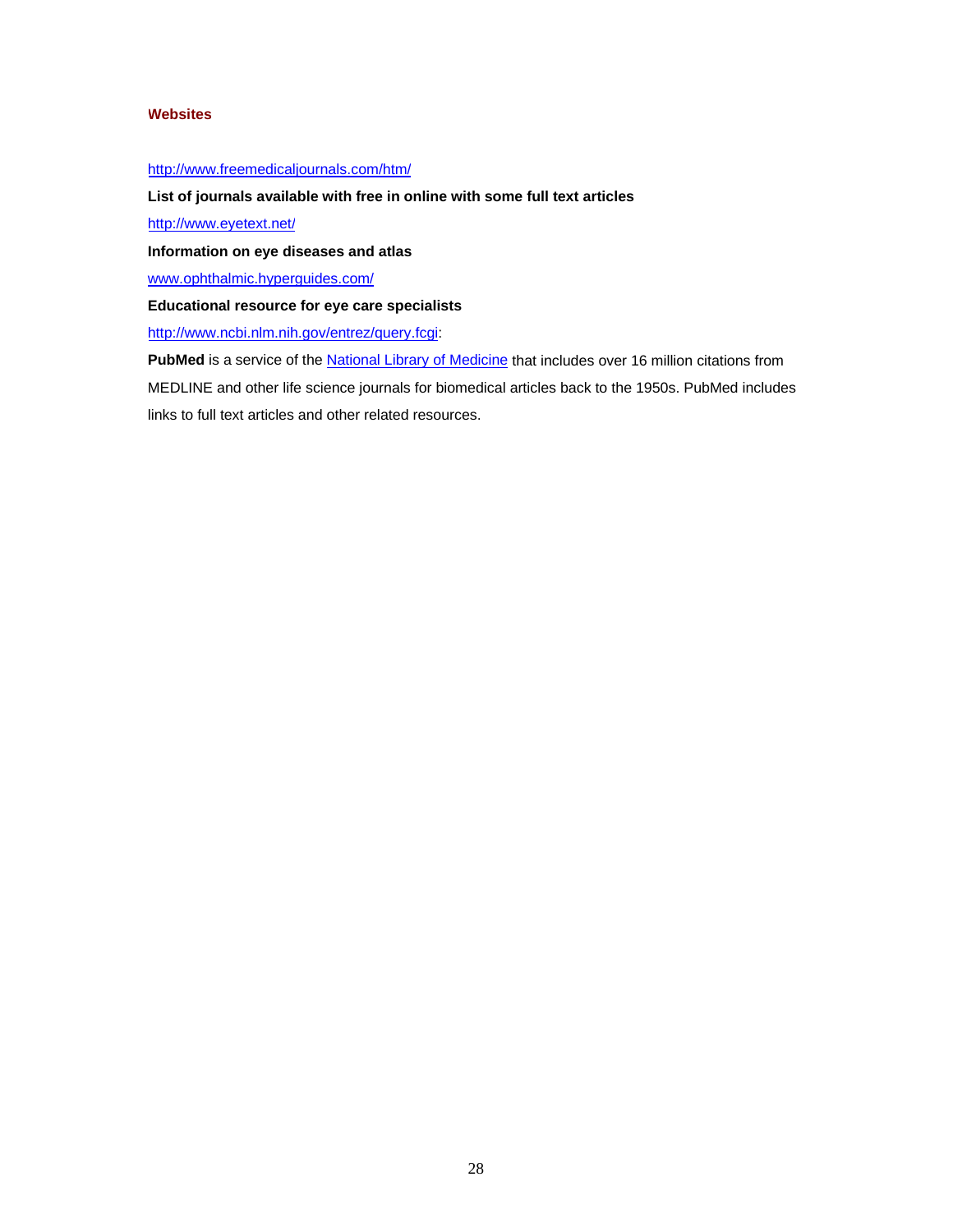# <span id="page-28-0"></span>**[Library of Congress Call Numbers \(Ophthalmology\)](#page-5-0)**

| Anatomy                                   | <b>RE67</b>  |
|-------------------------------------------|--------------|
| Anesthesia                                | <b>RE82</b>  |
| Atlas                                     | <b>RE71</b>  |
| Cataract                                  | <b>RE451</b> |
| <b>Clinical Ophthalmology</b>             | <b>RE46</b>  |
| Cornea                                    | <b>RE451</b> |
| <b>Examination ad Diagnosis</b>           | <b>RE79</b>  |
| Eye Disease                               | R46          |
| Eyelids                                   | <b>RE121</b> |
| General Ophthalmology                     | RE3          |
| Glaucoma                                  | <b>RE871</b> |
| Ocular Immunology                         | <b>RE68</b>  |
| <b>Intraocular Lenses</b>                 | <b>RE988</b> |
| Neuro-Ophthalmology                       | <b>RE728</b> |
| <b>Ocular Motility Disorders</b>          | <b>RE771</b> |
| Orbit                                     | R711         |
| Pediatric Ophthalmology                   | RE48.2.c5    |
| Pharmacology                              | <b>RE991</b> |
| <b>Plastic and Reconstructive Surgery</b> | <b>RE87</b>  |
| <b>Refraction and Eye Glasses</b>         | RE977.c6     |
| Surgery                                   | <b>RE80</b>  |
| Retina                                    | <b>RE551</b> |
| Therapeutics                              | <b>RE992</b> |
| Uvea                                      | <b>RE351</b> |
| <b>Vision Disorders</b>                   | <b>RE91</b>  |